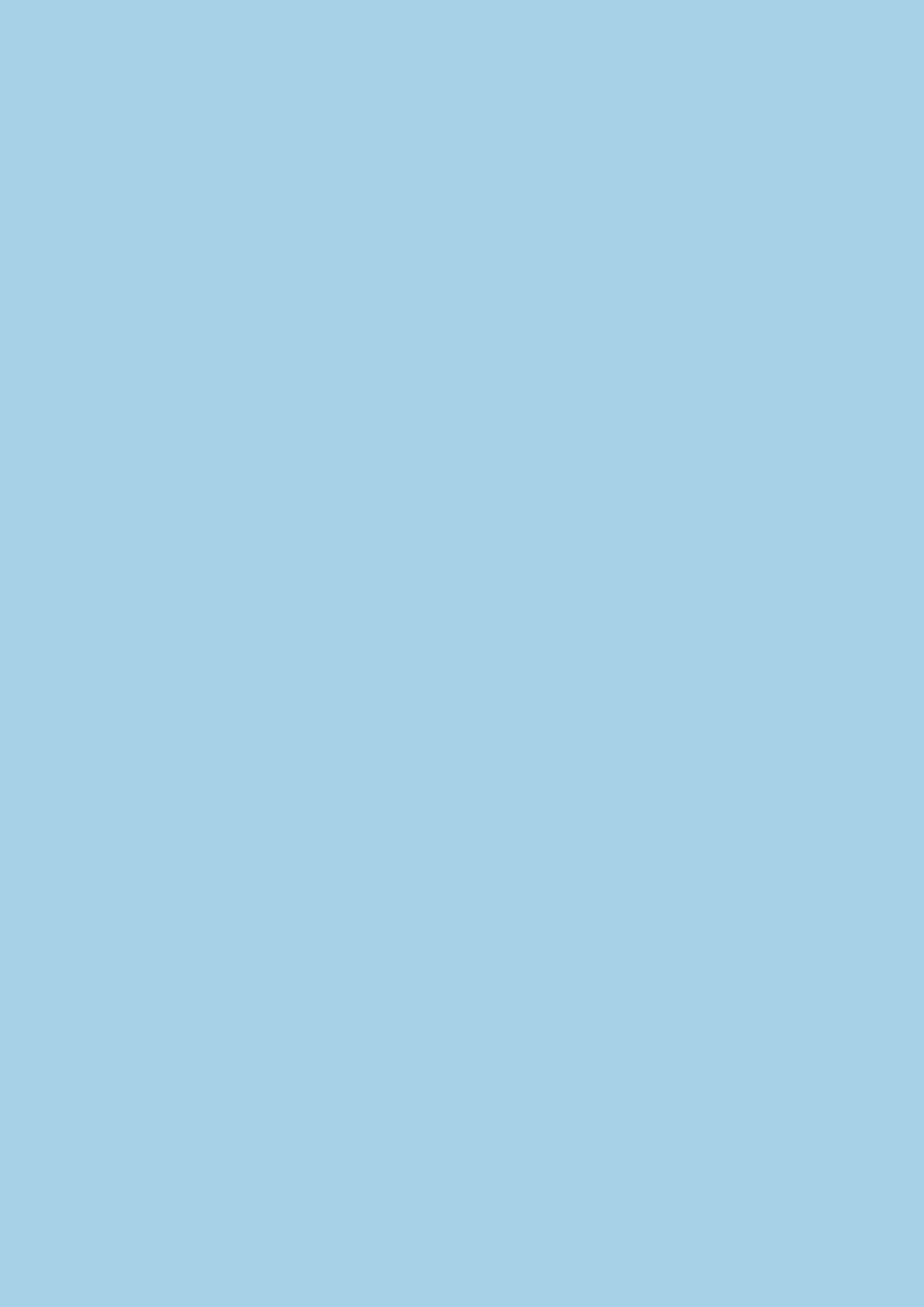*(Referred to in paragraph 2.1.6; page 11)*

#### **Sampling technique adopted for PA on Modernisation of Police Force**

For the Performance Audit (PA), auditable entities were selected keeping in view the prime objective of Modernisation of Police Force (MPF) scheme i.e. to reduce the dependency of the state on Central Armed police Forces (CAPFs) by enhancing the infrastructure and capability of the state police force. Jharkhand engaged CAPFs mainly to curb Naxal activities. In absence of other parameters of MPF scheme commonly applied to all districts, crime data was taken as parameter for sample selection of districts. A weightage of 0.75 and 0.25 was given to Naxal and other crimes respectively. Based on this parameter, eight<sup>1</sup> (33 *per cent*) out of 24 districts were selected through Probability Proportional to Size (PPS) method. Additionally, Jamtara district was selected to scrutinise cyber-crime. Other field units selected for PA were as under:

1. The State Armed Police Force (SAPF) battalions' with headquarters and police training institutes situated in selected districts.

2. Six police stations (PSs) (one from each category i.e. urban, ordinary rural, Naxal, traffic, cyber and women) and two Outposts (OPs) (one each from urban and rural category) of each selected districts were selected based on highest numbers of registered crimes in these PSs. In case of absence of PSs of any particular category in a district, PSs of other categories with highest number of crime were selected.

Names of selected SAPF battalions, training institutes, PSs and OPs are given below:

| <b>Selected</b><br>districts | <b>Selected SAPF battalions</b>                                                                       | <b>Selected</b><br><b>Institutes</b> | <b>Training Selected PSs and OPs</b>                                                                                                                                                                                                                  |
|------------------------------|-------------------------------------------------------------------------------------------------------|--------------------------------------|-------------------------------------------------------------------------------------------------------------------------------------------------------------------------------------------------------------------------------------------------------|
| Ranchi                       | (SAP)-1 and 5 Jharkhand Tendergram, Ranchi. Meshra OP and 8 Pandra OP.<br>Jaguar (Special Task Force) |                                      | 1 Jharkhand Armed Police 1 Counter Insurgency 1 Sadar PS, Ranchi, 2 Kotwali PS,<br>(JAP)-1, 2 JAP-2, 3 JAP-10, 4 and Anti-terrorism Ranchi, 3 Nagari PS, 4 Pithoria PS, 5<br>Special Auxiliary Police (CIAT) School, Women PS, Ranchi, 6 Argora PS, 7 |
| East Singhbhum               | 1 JAP-6, 2 India Reserve 1 CIAT<br>Battalion (IRB) -2 and 3 SAP- Musabani.<br>2.                      |                                      | School, 1. Women PS, Jamshedpur, 2<br>Sundernagar PS, 3 Mango PS, 4<br>Ghatshila PS, 5 Cyber<br>PS,<br>Jamshedpur, 6<br>Traffic<br>PS,<br>Jamshedpur, 7 Maubhandar OP and 8<br>Olidih OP.                                                             |
| Dhanbad                      | $1$ JAP-3                                                                                             | No Training Institute.               | 1.<br>Dhanbad PS, 2 Nirsa PS, 3<br>Govindpur PS, 4 Topchanchi PS,<br>5 Women PS, Dhanbad, 6 Traffic<br>PS, Dhanbad, 7 Bhuli OP and 8<br>Maithan OP.                                                                                                   |

#### **List of selected units**

I

 $\overline{a}$ 

<sup>&</sup>lt;sup>1</sup> Deoghar, Dhanbad, Godda, Hazaribag, East Singhbhum, Koderma, Latehar and Ranchi.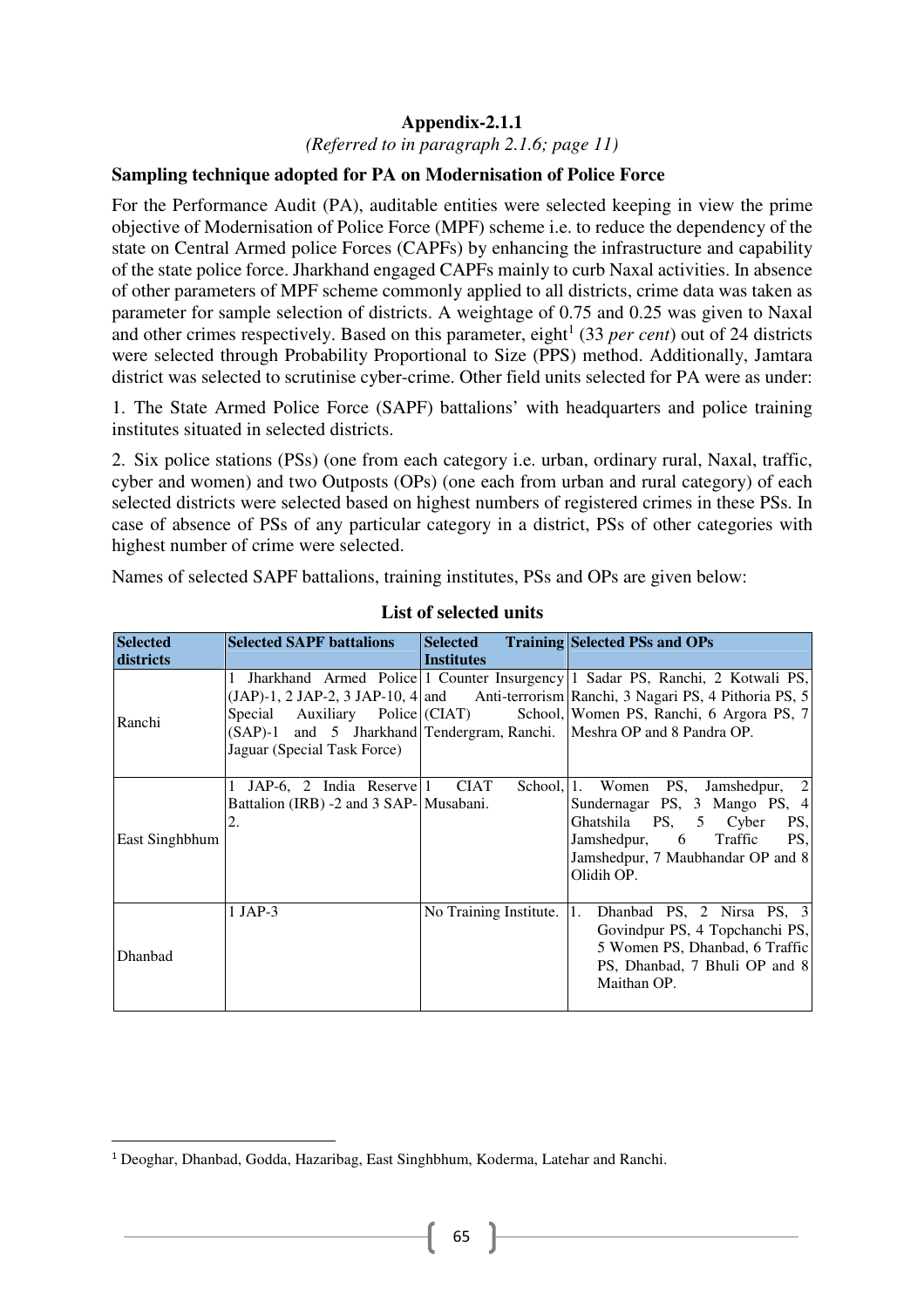| <b>Selected</b>                                         | <b>Selected SAPF battalions</b>                                                                | <b>Selected</b>                                                                   | <b>Training Selected PSs and OPs</b>                                                                                                                                                                        |
|---------------------------------------------------------|------------------------------------------------------------------------------------------------|-----------------------------------------------------------------------------------|-------------------------------------------------------------------------------------------------------------------------------------------------------------------------------------------------------------|
| districts                                               |                                                                                                | <b>Institutes</b>                                                                 |                                                                                                                                                                                                             |
| Hazaribag                                               | $1$ JAP-7                                                                                      | $1_{\cdot}$<br>Police<br>Centre, Padma and 3<br>CIAT School, Padma,<br>Hazaribag. | Jharkhand Police 1 Sadar PS, Hazaribag, 2 Women PS,<br>Academy, Hazaribag, Hazaribag, 3 Women PS, Barhi, 4<br>2. Jharkhand Armed Ichak PS, 5 SC/ST PS, Hazaribag, 6<br>Training Pelawal OP and 7 Padma OPs. |
| Koderma                                                 | No State Armed Battalion No Training Institute<br>Headquarter                                  |                                                                                   | 1. Koderma PS, 2 Telaiya PS, 3<br>Jainagar PS, 4 Chandwara PS, 5<br>Domchanch PS, 6<br>SC/ST PS,<br>Koderma, 7 Women PS, Koderma and<br>8 Telaiya dam OP.                                                   |
| Godda                                                   | No State Armed Battalion No Training Institute<br>Headquarter being IRB-8 not<br>in operation. |                                                                                   | 1 Women PS, Godda, 2 Poraiyahat PS,<br>3 Meharma PS, 4 Pathargama PS, 5<br>Sunderpahari PS and 6 Nagar PS,<br>Godda.                                                                                        |
| Jamtara                                                 | 1 IRB-1                                                                                        | No Training Institute                                                             | 1 Jamtara PS, 2 Narayanpur PS, 3<br>Karmatanr PS, 4 Women PS, Jamtara,<br>5 Cyber PS, Jamtara and 6 Nala PS.                                                                                                |
| Deoghar                                                 | $1$ JAP - 5                                                                                    | No Training Institute                                                             | 1 Women PS, Deoghar, 2 Traffic PS,<br>Deoghar, 3 Mohanpur PS, 4 SC/ST<br>PS, Kunda, 5 Sadar PS, Deoghar and 6<br>Jasidih PS                                                                                 |
| Latehar                                                 | No State Armed Battalion 1.<br>Headquarter                                                     | Jungle<br><b>CIAT</b><br>Netarhat.                                                | Warfare 1. Latehar PS, 2 Women PS, Latehar,<br>School, Netarhat and $2 3$ Chandawa PS, 4 Manika PS, 5<br>school, Barwadih PS and 6 Balumath PS.                                                             |
| Nine<br><i>cent</i> ) out of 24 Battalions<br>districts |                                                                                                | Institutes                                                                        | $(38$ per $ 12 \t(57$ per cent) out of 21 Seven $(78$ per cent) 54 (22 per cent) out of 241 PSs and<br>out of nine Training nine (25 <i>per cent</i> ) out of 36 OPs of<br>selected districts.              |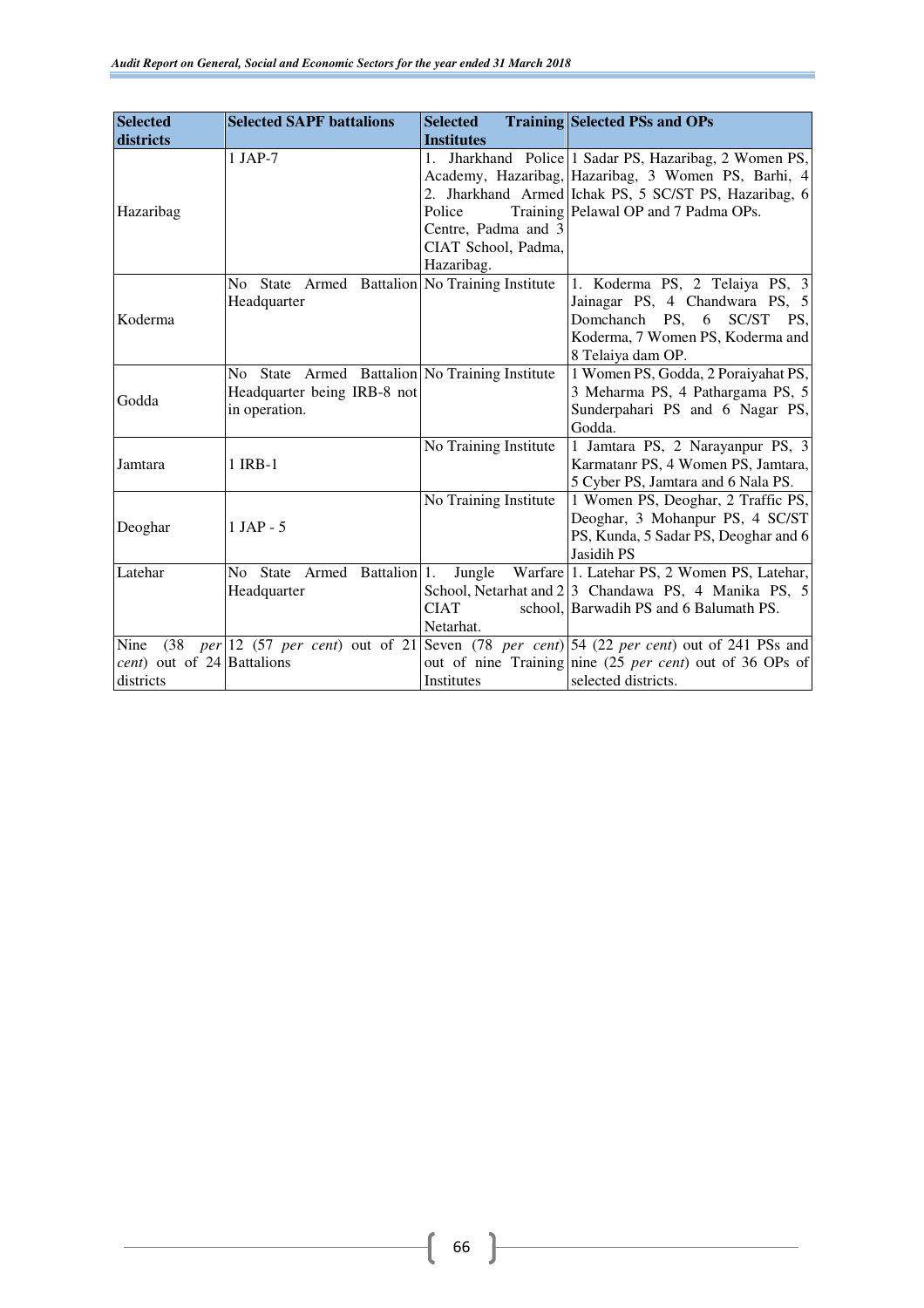**(***Referred to in paragraph 2.1.9.1; page 17)*

# **Budgetary support to modernisation of police**

` **in crore** 

| Year               | <b>Budget provision</b> | <b>Expenditure</b>                            | <b>Savings</b> | <b>Percentage of</b><br>savings |
|--------------------|-------------------------|-----------------------------------------------|----------------|---------------------------------|
|                    |                         | <b>Centrally Sponsored Scheme</b>             |                |                                 |
| 2013-14            | 105.69                  | 78.97                                         | 26.72          | 25.28                           |
| 2014-15            | $\overline{27.24}$      | 16.24                                         | 11.00          | 40.38                           |
| 2015-16            | 0.82                    | 0.82                                          | 0.00           | 0.00                            |
| 2016-17            | 17.16                   | 17.16                                         | 0.00           | 0.00                            |
| 2017-18            | 7.64                    | 7.64                                          | 0.00           | 0.00                            |
| Sub total          | 158.55                  | 120.83                                        | 37.72          | 23.79                           |
|                    |                         | <b>Centrally Planned Scheme</b>               |                |                                 |
| 2013-14            | 0.00                    | 0.00                                          | 0.00           | 0.00                            |
| 2014-15            | 59.40                   | 39.09                                         | 20.31          | 34.19                           |
| 2015-16            | 9.11                    | 9.11                                          | 0.00           | 0.00                            |
| 2016-17            | 0.00                    | 0.00                                          | 0.00           | 0.00                            |
| 2017-18            | 0.00                    | 0.00                                          | 0.00           | 0.00                            |
| Sub total          | 68.51                   | 48.20                                         | 20.31          | 29.65                           |
|                    |                         | <b>State Plan Scheme</b>                      |                |                                 |
| 2013-14            | 144.40                  | 130.40                                        | 14.00          | 9.70                            |
| 2014-15            | 142.10                  | 108.03                                        | 34.07          | 23.98                           |
| 2015-16            | 165.04                  | 164.53                                        | 0.51           | 0.31                            |
| 2016-17            | 140.40                  | 140.40                                        | 0.00           | 0.00                            |
| 2017-18            | 233.21                  | 233.21                                        | 0.00           | 0.00                            |
| Sub total          | 825.15                  | 776.57                                        | 48.58          | 5.89                            |
|                    |                         | <b>Grand total of CSS, CPS and State Plan</b> |                |                                 |
| 2013-14            | 250.09                  | 209.37                                        | 40.72          | 16.28                           |
| 2014-15            | 228.74                  | 163.36                                        | 65.38          | 28.58                           |
| 2015-16            | 174.97                  | 174.46                                        | 0.51           | 0.29                            |
| 2016-17            | 157.56                  | 157.56                                        | 0.00           | 0.00                            |
| 2017-18            | 240.85                  | 240.85                                        | 0.00           | 0.00                            |
| <b>Grand</b> total | 1052.21                 | 945.60                                        | 106.61         | 10.13                           |

**(***Source: Detailed Appropriation Accounts prepared by the A.G. (A&E), Jharkhand, Ranchi***)**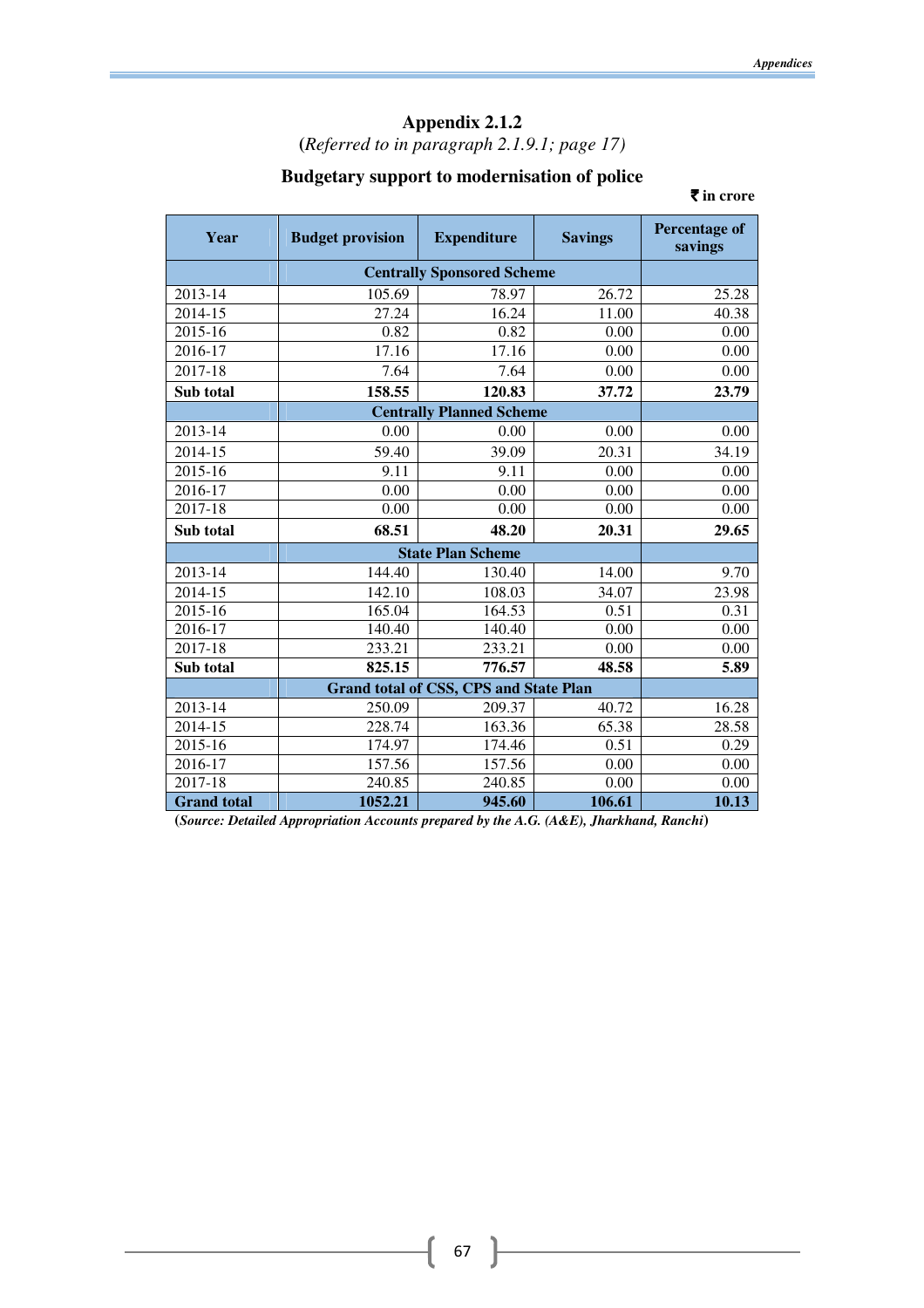*(Referred to in paragraph 2.1.10.4; page 22)* 

#### **Shortage of main strike weapons in test-checked units**

| <b>SI</b>      | <b>Test-checked</b>                              | <b>Sanctioned</b>   | <b>Requirement of</b> | <b>Available authorized</b> |                | <b>Shortage</b> | <b>Shortage</b>    | <b>Available</b>   |
|----------------|--------------------------------------------------|---------------------|-----------------------|-----------------------------|----------------|-----------------|--------------------|--------------------|
| No.            | districts/ units                                 | strength            | weapons as per        | weapon                      |                |                 | percentage         | phased out         |
|                |                                                  | (Officer to         | rate of               | <b>Functional</b>           | Non-           |                 |                    | weapons (SLR,      |
|                |                                                  | <b>Constable</b> )  | authorisation         |                             | functional     |                 |                    | <b>Carbine and</b> |
|                |                                                  | as of March<br>2018 |                       |                             |                |                 |                    | Stengun)           |
|                | Deoghar                                          | 1470                | 1337                  | 936                         | 13             | 401             | 29.99              | 90                 |
| $\overline{2}$ | Dhanbad                                          | 3767                | 3389                  | 1098                        | 37             | 2291            | 67.60              | 271                |
| 3              | Godda                                            | 981                 | 862                   | 495                         | $\theta$       | 367             | 42.55              | 229                |
| 4              | Hazaribag                                        | 2673                | 2522                  | 1321                        | 13             | 1201            | 47.63              | 181                |
| 5              | East Singhbhum                                   | 3958                | 3569                  | 1253                        | 357            | 2316            | 64.90              | 536                |
| 6              | Jamtara                                          | 1166                | 1105                  | 570                         | 6              | 535             | 48.42              | 78                 |
| 7              | Koderma                                          | 1079                | 1002                  | 601                         | $\theta$       | 401             | 40.03              | 94                 |
| 8              | Latehar                                          | 1750                | 1653                  | 1072                        | 3              | 581             | 35.16              | 330                |
| 9              | Ranchi                                           | 6088                | 5657                  | 2910                        | 122            | 2747            | 48.56              | 694                |
|                | Sub total                                        | 22932               | 21097                 | 10256                       | 551            | 10841           | 51.39              | 2503               |
| 10             | $JAP-1$                                          | 1777                | 1776                  | 1981                        | 39             | $-205$          | $-11.56$           | 536                |
| 11             | $JAP-2$                                          | 1086                | 1082                  | 1127                        | $\Omega$       | $-45$           | $-4.11$            | 342                |
| 12             | JAP-3                                            | 1039                | 1035                  | 1174                        | 14             | $-139$          | $-13.39$           | 207                |
| 13             | JAP-5                                            | 1061                | 1058                  | 1140                        | 5              | $-82$           | $-7.71$            | 873                |
| 14             | $JAP-6$                                          | 1041                | 1037                  | 1114                        | 26             | $-77$           | $-7.43$            | 720                |
| 15             | JAP-7                                            | 1160                | 1156                  | 1054                        | $\overline{c}$ | 102             | 8.83               | 303                |
| 16             | $JAP-10$                                         | 1323                | 1320                  | 1039                        | 167            | 281             | 21.27              | 46                 |
| 17             | $IRB-1$                                          | 927                 | 929                   | 1146                        | $\overline{4}$ | $-217$          | $-23.30$           | 70                 |
| 18             | $IRB-2$                                          | 984                 | 986                   | 966                         | 12             | 20              | 2.07               | $\Omega$           |
| 19             | JJ (STF)                                         | 3723                | 3617                  | 2387                        | 546            | 1230            | $\overline{34.00}$ | 218                |
| 20             | $SAP-1$                                          | 1325                | 1308                  | 1128                        |                | 180             | 13.73              | 300                |
| 21             | $SAP-2$                                          | 1325                | 1319                  | 894                         | $\mathbf{1}$   | 425             | 32.23              | 49                 |
|                | Sub total                                        | 16771               | 16624                 | 15150                       | 817            | 22382           | 8.87               | $916^3 + 2748^4$   |
|                | <b>Total</b>                                     | 39703               | 37721                 | 25406                       | 1368           | 13079           | 32.65              | 6167               |
|                | <b>Excess (Six units)</b>                        |                     |                       |                             |                | 765             |                    |                    |
|                | Phased out weapons with 15 units having shortage |                     |                       |                             |                |                 |                    | 2503+916=3419      |

<sup>&</sup>lt;sup>2</sup> Total of six SAPF battalions having shortage of weapons.

<sup>&</sup>lt;sup>3</sup> Total of six SAPF battalions having shortage of weapons. 3

<sup>&</sup>lt;sup>4</sup> Total of six SAPF battalions having excess of weapons.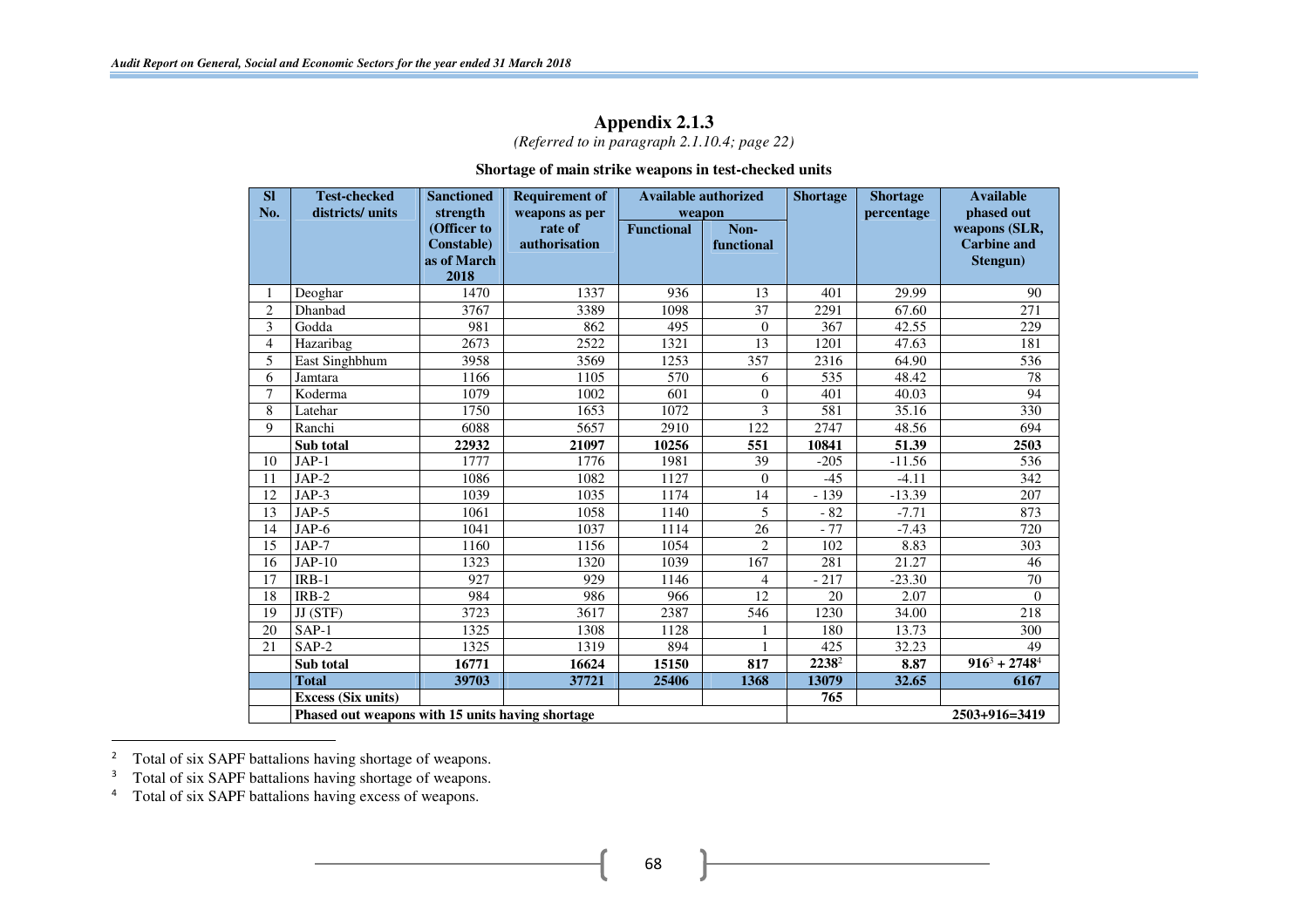# **Appendix 2.1.4**  *(Referred to in paragraph 2.1.10.4; pages 22)*

#### **Shortage of ammunitions in test-checked units**

| SL.            | <b>Test-checked</b> | Requirement of ammunitions as per rate |                   |         |                 |                 | Availability of ammunitions as of |             |            |                 | <b>Shortage of ammunitions as of March</b> |          |                |  |
|----------------|---------------------|----------------------------------------|-------------------|---------|-----------------|-----------------|-----------------------------------|-------------|------------|-----------------|--------------------------------------------|----------|----------------|--|
| No.            | districts/units     |                                        | of authorisation  |         |                 |                 | March 2018                        |             |            |                 | 2018                                       |          |                |  |
|                |                     | 9 <sub>mm</sub>                        | <b>5.56 Insas</b> | AK 47   | <b>7.62 SLR</b> | 9 <sub>mm</sub> | <b>5.56 Insas</b>                 | <b>AK47</b> | 7.62       | 9 <sub>mm</sub> | <b>5.56 Insas</b>                          |          | AK 47 7.62 SLR |  |
|                |                     |                                        |                   |         |                 |                 |                                   |             | <b>SLR</b> |                 |                                            |          |                |  |
|                | Deoghar             | 25870                                  | 313950            | 19500   | 19500           | 13569           | 56362                             | 13133       | 3132       | 12301           | 257588                                     | 6367     | 16368          |  |
| $\overline{2}$ | Dhanbad             | 87100                                  | 321750            | 21450   | 29640           | 33599           | 100875                            | $\theta$    | 14488      | 53501           | 220875                                     | 21450    | 15152          |  |
| 3              | Godda               | 21580                                  | 142350            | 17550   | 76440           | 7212            | 32148                             | 13225       | 10784      | 14368           | 110202                                     | 4325     | 65656          |  |
| 4              | Hazaribag           | 53430                                  | 436215            | 24960   | 25350           | 11269           | 63757                             | 6420        | 1490       | 42161           | 372458                                     | 18540    | 23860          |  |
| 5              | East Singhbhum      | 101790                                 | 504855            | 35100   | 117390          | 24442           | 153381                            | 23517       | 35757      | 77348           | 351474                                     | 11583    | 81633          |  |
| 6              | Jamtara             | 19110                                  | 179400            | 17550   | 19500           | 9290            | 49328                             | 18363       | 10693      | 9820            | 130072                                     | $-813$   | 8807           |  |
|                | Koderma             | 20930                                  | 187200            | 22620   | 23400           | 15784           | 48628                             | 18349       | 23522      | 5146            | 138572                                     | 4271     | $-122$         |  |
| 8              | Latehar             | 17550                                  | 334425            | 65520   | 123240          | 16717           | 126404                            | 43320       | 57577      | 833             | 208021                                     | 22200    | 65663          |  |
| 9              | Ranchi              | 148200                                 | 850785            | 117000  | 163020          | 47358           | 218627                            | 58031       | 49906      | 100842          | 632158                                     | 58969    | 113114         |  |
|                | Sub total           | 495560                                 | 3270930           | 341250  | 597480          | 179240          | 849510                            | 194358      | 207349     | 316320          | 2421420                                    | 147705   | 390253         |  |
| 10             | $JAP-1$             | 72800                                  | 684060            | 132600  | 118170          | 25889           | 354300                            | 68000       | $\Omega$   | 46911           | 329760                                     | 64600    | 118170         |  |
| 11             | JAP-2               | 52780                                  | 439920            | 23400   | 66690           | 25396           | 253121                            | 19395       | 32402      | 27384           | 186799                                     | 4005     | 34288          |  |
| 12             | JAP-3               | 43160                                  | 439920            | 37050   | 33540           | 13061           | 195962                            | 54884       | 29343      | 30099           | 243958                                     | $-17834$ | 4197           |  |
| 13             | JAP-5               | 68510                                  | 438750            | 22620   | 254670          | 31337           | 156538                            | 37122       | 92880      | 37173           | 282212                                     | $-14502$ | 161790         |  |
| 14             | JAP-6               | 46540                                  | 442260            | 23010   | 223080          | 7082            | 123268                            | 25979       | 142497     | 39458           | 318992                                     | $-2969$  | 80583          |  |
| 15             | $JAP-7$             | 42120                                  | 421590            | 19500   | 64740           | 22167           | 207197                            | 21001       | 31344      | 19953           | 214393                                     | $-1501$  | 33396          |  |
| 16             | $JAP-10$            | 19240                                  | 450645            | 19500   | 2340            | 6908            | 239792                            | 61683       | 10583      | 12332           | 210853                                     | -42183   | $-8243$        |  |
| 17             | $IRB-1$             | 5850                                   | 440700            | 39000   | 27300           | 14460           | 262552                            | 43932       | 50991      | $-8610$         | 178148                                     | $-4932$  | $-23691$       |  |
| 18             | IRB-2               | 5200                                   | 325065            | 63180   | $\Omega$        | 16154           | 204661                            | 85980       | 12000      | $-10954$        | 120404                                     | $-22800$ | $-12000$       |  |
| 19             | JJ (STF)            | 17940                                  | 906945            | 231270  | 78000           | 17331           | 336503                            | 168495      | 49760      | 609             | 570442                                     | 62775    | 28240          |  |
| 20             | SAP-1               | 4680                                   | 398970            | 79950   | 117000          | 15059           | 207115                            | 71309       | 59352      | $-10379$        | 191855                                     | 8641     | 57648          |  |
| 21             | $SAP-2$             | 3640                                   | 345930            | 33150   | 19500           | 2580            | 166312                            | 14862       | 5656       | 1060            | 179618                                     | 18288    | 13454          |  |
|                | Sub total           | 382460                                 | 5734755           | 724230  | 1004640         | 197424          | 2707321                           | 672642      | 516808     | 214971          | 3027434                                    | 158309   | 531766         |  |
|                | Total               | 878020                                 | 9005685           | 1065480 | 1602120         | 376664          | 3556831                           | 867000      | 724157     | 531299          | 5448854                                    | 306014   | 922019         |  |
|                | <b>Excess</b>       |                                        |                   |         |                 |                 |                                   |             |            | 29943           |                                            | 107534   | 44056          |  |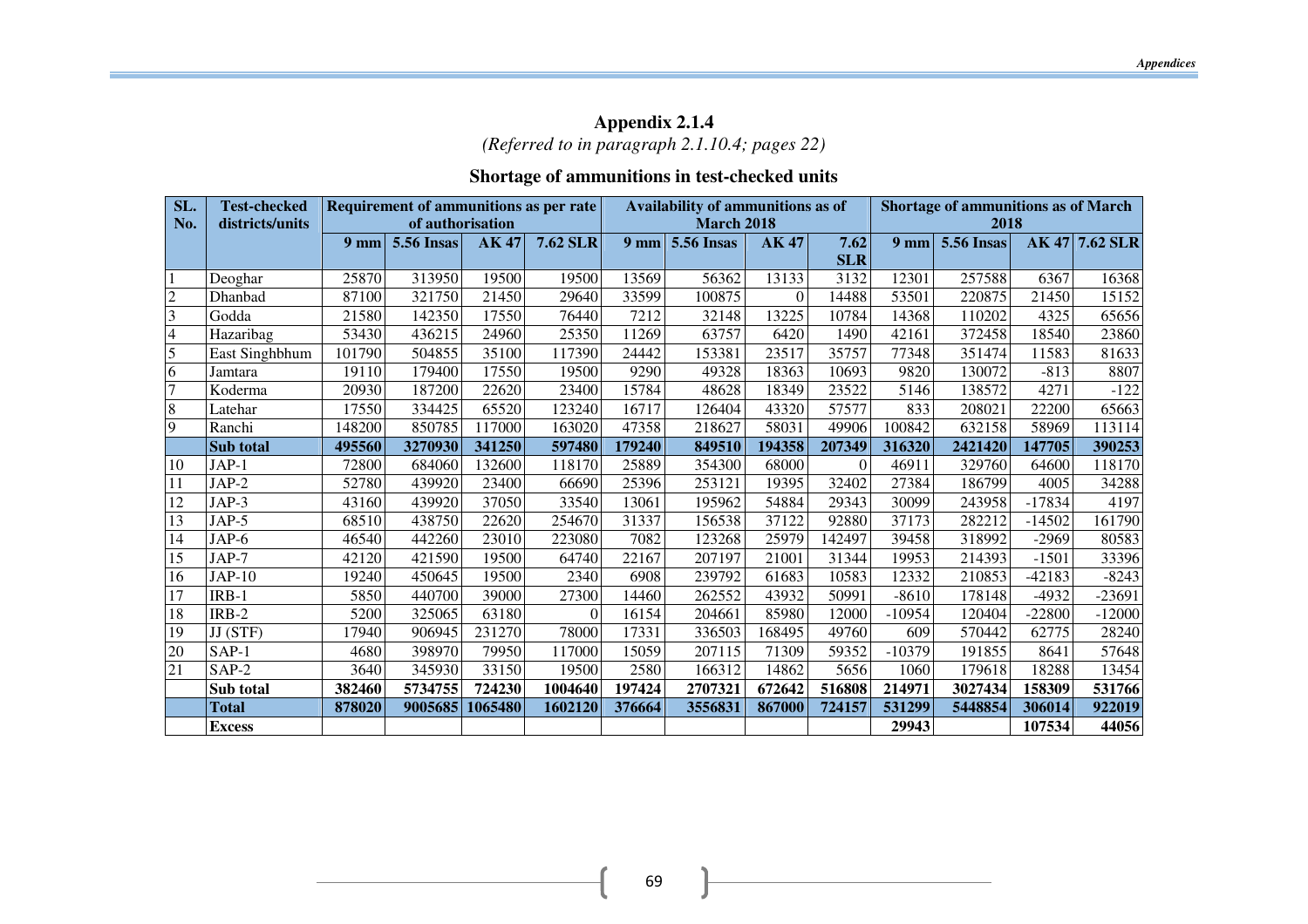# **Appendix 2.1.5**  *(Referred to in paragraph 2.1.11.1; page 23)*

| <b>SI</b>      | <b>Test</b>                          | <b>BP</b> Jackets |                                   | <b>Available</b>                  |                                   | <b>Usable</b>                     | <b>Shortage</b>                   | <b>Shortage</b> |
|----------------|--------------------------------------|-------------------|-----------------------------------|-----------------------------------|-----------------------------------|-----------------------------------|-----------------------------------|-----------------|
| No.            | checked<br><b>SAPF</b><br>battalions | as per plan       | <b>Bullet</b><br>proof<br>jackets | <b>Bullet</b><br>proof<br>helmets | <b>Bullet</b><br>proof<br>jackets | <b>Bullet</b><br>proof<br>helmets | <b>Bullet</b><br>proof<br>jackets | Per cent        |
| 1              | $JAP-1$                              | 100               | 334                               | 335                               | 334                               | 335                               | --                                |                 |
| $\overline{2}$ | $JAP-2$                              | 100               | 57                                | $\theta$                          | 57                                | $\Omega$                          | 43                                | 43              |
| 3              | $JAP-3$                              | 100               | 67                                | 67                                | 49                                | 59                                | 51                                | 51              |
| 4              | $JAP-5$                              | 100               | 57                                | 57                                | 57                                | 57                                | 43                                | 43              |
| 5              | $JAP-6$                              | 100               | 57                                | 57                                | $\theta$                          | $\Omega$                          | 100                               | 100             |
| 6              | $JAP-7$                              | 100               | 57                                | $\Omega$                          | 56                                | $\Omega$                          | 44                                | 44              |
| 7              | $JAP-10$                             | 100               | 7                                 | $\overline{7}$                    | 3                                 | 3                                 | 97                                | 97              |
| 8              | $IRB-1$                              | 100               | 57                                | 57                                | 57                                | 57                                | 43                                | 43              |
| 9              | $IRB-2$                              | 100               | 25                                | 25                                | 25                                | 25                                | 75                                | 75              |
| 10             | JJ (STF)                             | 3,500             | 157                               | 227                               | $\Omega$                          | $\Omega$                          | 3,500                             | 100             |
| 11             | $SAP-1$                              | 100               | $\Omega$                          | $\Omega$                          | $\Omega$                          | $\Omega$                          | 100                               | 100             |
| 12             | $SAP-2$                              | 100               | 30                                | 50                                | 30                                | 50                                | 70                                | 70              |
|                | <b>Grand Total</b>                   | 4,600             | 905                               | 882                               | 668                               | 586                               | 4,166                             |                 |

# **Shortage of Bullet Proof jackets**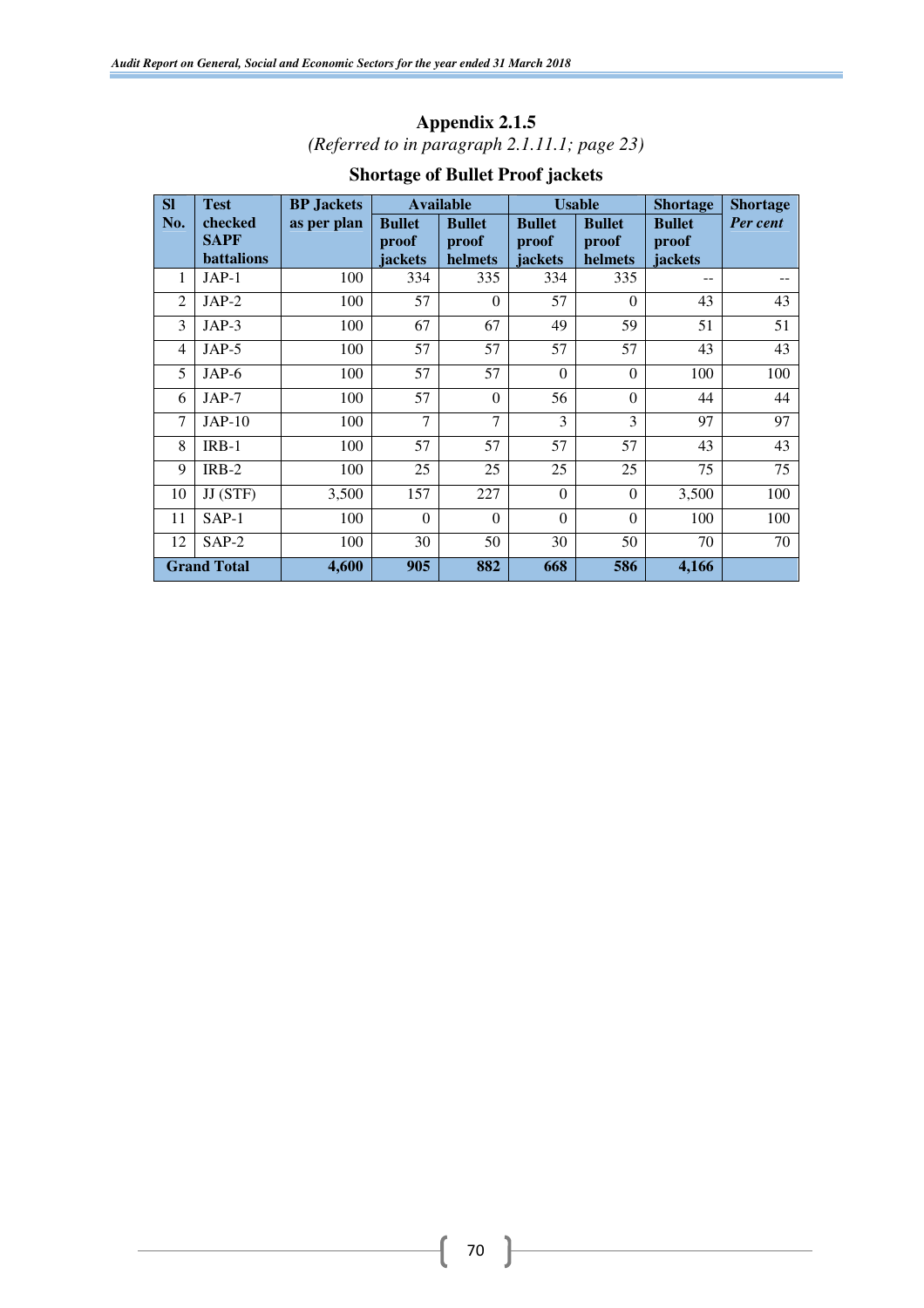# **Appendix 2.1.6**  *(Referred to in paragraph 2.1.12.2; page 26)*  **Vehicles with test-checked units**

| <b>SI</b> | <b>Test-checked</b> |                 | <b>Requirement of vehicles</b> |     |                 |                 | <b>Availability of vehicles</b> |                 |                 | Shortage/Excess (-) of            |                 |                |              | Shortage/ Excess (-) of vehicles |            |             |              |
|-----------|---------------------|-----------------|--------------------------------|-----|-----------------|-----------------|---------------------------------|-----------------|-----------------|-----------------------------------|-----------------|----------------|--------------|----------------------------------|------------|-------------|--------------|
|           | No. districts/units |                 |                                |     |                 |                 |                                 |                 |                 |                                   | vehicles        |                |              |                                  |            | in per cent |              |
|           |                     | <b>HMV/</b>     | LMV M/C Total                  |     |                 |                 |                                 |                 |                 | HMV/ LMV   M/C   Total   HMV/ LMV |                 | M/C            | <b>Total</b> | <b>HMV</b>                       | <b>LMV</b> | M/C         | <b>Total</b> |
|           |                     | <b>MMV</b>      |                                |     |                 | <b>MMV</b>      |                                 |                 |                 | <b>MMV</b>                        |                 |                |              | <b>MMV</b>                       |            |             |              |
|           | Deoghar             | 26              | 54                             | 73  | 153             | 24              | 63                              | 45              | 132             | $\overline{2}$                    | $-9$            | 28             | 21           | 7.69                             | $-16.67$   | 38.36       | 13.73        |
|           | 2 Dhanbad           | 28              | 82                             | 155 | 265             | 21              | 107                             | 50              | 178             | $\overline{7}$                    | $-25$           | 105            | 87           | 25.00                            | $-30.49$   | 67.74       | 32.83        |
|           | 3 Godda             | 28              | 46                             | 55  | 129             | 13              | 45                              | 32              | 90              | 15                                |                 | 23             | 39           | 53.57                            | 2.17       | 41.82       | 30.23        |
|           | 4 Hazaribag         | 28              | 66                             | 91  | 185             | 49              | 98                              | 49              | 196             | $-21$                             | $-32$           | 42             | $-11$        | $-75.00$                         | $-48.48$   | 46.15       | $-5.95$      |
|           | $5$ East            | 27              | 100                            | 140 | 267             | $\overline{23}$ | 126                             | 54              | 203             | $\overline{4}$                    | $-26$           | 86             | 64           | 14.81                            | $-26.00$   | 61.43       | 23.97        |
|           | Singhbhum           |                 |                                |     |                 |                 |                                 |                 |                 |                                   |                 |                |              |                                  |            |             |              |
|           | 6 Jamtara           | 27              | 38                             | 43  | 108             | 13              | 39                              | 30              | 82              | 14                                | $-1$            | 13             | 26           | 51.85                            | $-2.63$    | 30.23       | 24.07        |
|           | Koderma             | $\overline{27}$ | $\overline{36}$                | 42  | 105             | 19              | 48                              | 29              | 96              | 8                                 | $-12$           | 13             | 9            | 29.63                            | $-33.33$   | 30.95       | 08.57        |
|           | 8 Latehar           | 30              | 42                             | 51  | 123             | $\overline{52}$ | 58                              | 153             | 263             | $-22$                             | $-16$           | $-102$         | $-140$       | $-73.33$                         | $-38.10$   | $-200.00$   | $-113.82$    |
|           | 9 Ranchi            | 27              | 108                            | 162 | 297             | $\overline{51}$ | 186                             | 265             | 502             | $-24$                             | $-78$           | $-103$         | $-205$       | $-88.89$                         | $-72.22$   | $-63.58$    | $-69.02$     |
|           | Sub total           | 248             | 572                            | 812 | 1632            | 265             | 770                             | 707             | 1742            | $-17$                             | $-198$          | 105            | $-110$       | $-6.85$                          | $-34.62$   | 12.93       | $-6.74$      |
|           | $JAP-1$             | 37              | 13                             | 5   | 55              | 44              | 24                              | 15              | 83              | $-7$                              | $-11$           | $-10$          | $-28$        | $-18.92$                         | $-84.62$   | $-200.00$   | -50.91       |
|           | $2$ JAP-2           | 37              | 13                             | 5   | 55              | 19              | 16                              | 8               | 43              | 18                                | $-3$            | $-3$           | 12           | 48.65                            | $-23.08$   | $-60.00$    | 21.82        |
|           | $3$ JAP-3           | 37              | $\overline{13}$                | 5   | 55              | 21              | 20                              | 3               | 44              | 16                                | $-7$            | $\overline{2}$ | 11           | 43.24                            | $-53.85$   | 40.00       | 20.00        |
|           | $4$ JAP-5           | 37              | 13                             | 5   | $\overline{55}$ | 11              | 11                              | 5               | $\overline{27}$ | 26                                | $\overline{2}$  | $\overline{0}$ | 28           | 70.27                            | 15.38      | 0.00        | 50.91        |
|           | $5$ JAP-6           | 37              | 13                             | 5   | 55              | 11              | 11                              | $\overline{2}$  | 24              | 26                                | $\overline{2}$  | $\overline{3}$ | 31           | 70.27                            | 15.38      | 60.00       | 56.36        |
|           | $6$ JAP-7           | 37              | 13                             | 5   | 55              | 20              | 9                               | 6               | $\overline{35}$ | 17                                | $\overline{4}$  | $-1$           | 20           | 45.95                            | 30.77      | $-20.00$    | 36.36        |
|           | $7$ JAP-10          | 37              | $\overline{13}$                | 5   | 55              | $\overline{24}$ | $\overline{12}$                 | $\overline{5}$  | 41              | 13                                | $\mathbf{1}$    | $\overline{0}$ | 14           | 35.14                            | 7.69       | 0.00        | 25.45        |
|           | $8$ IRB-1           | 37              | $\overline{13}$                | 5   | $\overline{55}$ | $\overline{23}$ | 9                               | $\overline{3}$  | $\overline{35}$ | 14                                | $\overline{4}$  | $\overline{2}$ | 20           | 37.84                            | 30.77      | 40.00       | 36.36        |
| 9         | IRB-2               | 37              | 13                             | 5   | 55              | 23              | 11                              | 3               | 37              | 14                                | $\sqrt{2}$      | $\overline{c}$ | 18           | 37.84                            | 15.38      | 40.00       | 32.73        |
|           | $10$ JJ (STF)       | 250             | 144                            | 28  | 422             | 123             | 73                              | $\overline{31}$ | 227             | 127                               | $\overline{71}$ | $-3$           | 195          | 50.80                            | 49.31      | $-10.71$    | 46.21        |
|           | $11$ SAP-1          | 37              | 13                             | 5   | 55              | 19              | 9                               | 3               | 31              | 18                                | $\overline{4}$  | $\overline{2}$ | 24           | 48.65                            | 30.77      | 40.00       | 43.64        |
| 12        | SAP-2               | 37              | 13                             | 5   | 55              | 18              | 12                              | 3               | 33              | 19                                | $\mathbf{1}$    | $\overline{2}$ | 22           | 51.35                            | 7.69       | 40.00       | 40.00        |
|           | Sub total           | 657             | 287                            | 83  | 1027            | 356             | 217                             | 87              | 660             | 301                               | 70              | -4             | 367          | 45.81                            | 24.39      | $-4.82$     | 35.74        |
|           | <b>G</b> total      | 905             | 859                            | 895 | 2659            | 621             | 987                             | 794             | 2402            | 284                               | $-128$          | 101            | 257          | 31.38                            | $-14.90$   | 11.28       | 9.67         |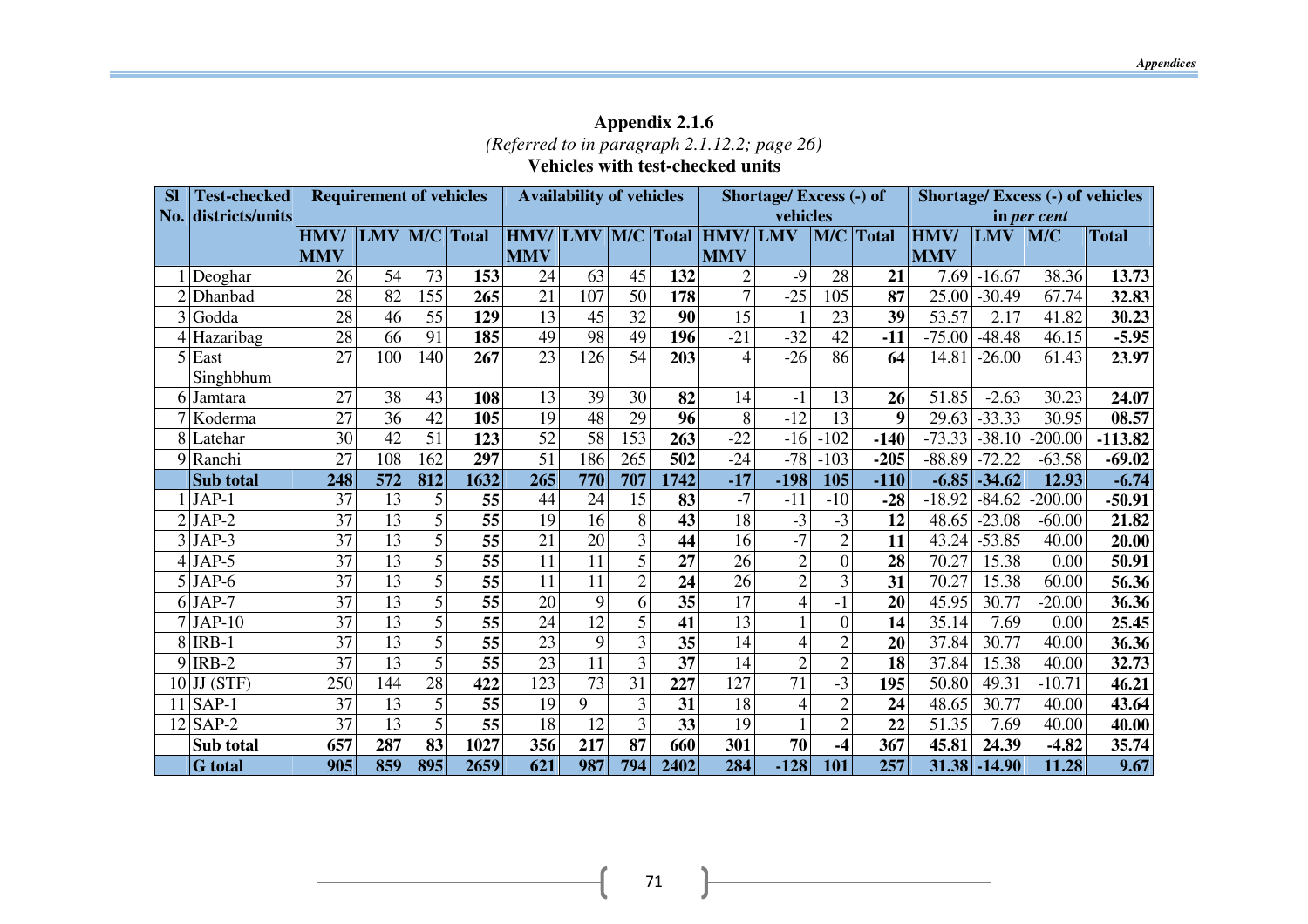# *(Referred to in paragraph 2.1.12.3; page 27)*

# **Response time in test-checked districts**

| <b>SI</b><br>No. | Test-<br>checked    | <b>Numbers of</b><br>test-checked | <b>Numbers</b><br>of SR | <b>Response time</b> |                                  |                          |                        |  |  |  |
|------------------|---------------------|-----------------------------------|-------------------------|----------------------|----------------------------------|--------------------------|------------------------|--|--|--|
|                  | districts           | <b>PSs and OPs</b>                | cases<br>analysed       | Within 30<br>minutes | <b>30 minutes</b><br>to one hour | One hour to<br>two hours | More than<br>two hours |  |  |  |
| 1                | Deoghar             | 5                                 | 28                      | 2                    | 16                               | 9                        |                        |  |  |  |
| 2                | <b>Dhanbad</b>      | 5 and 2                           | 56                      | 5                    | 19                               | 5                        | 27                     |  |  |  |
| 3                | Godda               | 5                                 | 45                      | 1                    | 18                               | 17                       | 9                      |  |  |  |
| 4                | Hazaribagh          | $\overline{2}$                    | 12                      | 2                    | 5                                | $\Omega$                 | 5                      |  |  |  |
| 5                | East<br>Singhbhum   | 4 and 2                           | 114                     | 19                   | 39                               | 37                       | 19                     |  |  |  |
| 6                | Jamtara             | 3                                 | 53                      | 5                    | 31                               | 10                       | 7                      |  |  |  |
| $\tau$           | Koderma             | $\overline{2}$                    | 16                      | 1                    | 5                                | 5                        | 5                      |  |  |  |
| 8                | Latehar             | 6                                 | 147                     | 8                    | 47                               | 49                       | 43                     |  |  |  |
| 9                | Ranchi              | 5                                 | 74                      | 61                   | 12                               | 1                        | $\theta$               |  |  |  |
|                  | Total (per<br>cent) | 37 and 4                          | 545                     | 104(19)              | 192(35)                          | 133(24)                  | 116(22)                |  |  |  |

# **Appendix 2.1.8**

*(Referred to in paragraph 2.1.13.1; page 29)* 

# **Shortage of communication equipment**

| SI.<br>No.     | Name of equipment                             | <b>Requirement as</b><br>per BPRD<br><b>Norm 2001</b> | <b>Available as</b><br>on March<br>2018 | Nos. of<br>sets in<br>working<br>condition | <b>Net shortage</b><br>$(\text{per cent})$ |
|----------------|-----------------------------------------------|-------------------------------------------------------|-----------------------------------------|--------------------------------------------|--------------------------------------------|
| $\mathbf{1}$   | Static Set H.F. 100 watt                      | 267                                                   | 158                                     | 139                                        | 128(48)                                    |
| $\overline{2}$ | H.F. Man pack Set (15)<br>Watt)               | 411                                                   | 120                                     | 118                                        | 293(71)                                    |
| $\overline{3}$ | V.H.F. Set Static/<br>Repeater (25 Watt)      | 5,652                                                 | 4,428                                   | 2,073                                      | 3,579(63)                                  |
| $\overline{4}$ | V.H.F. Set Hand Held<br>(5 W <sub>att</sub> ) | 6,579                                                 | 5,981                                   | 4,135                                      | 2,444(37)                                  |
|                | Total                                         | 12,909                                                | 10,687                                  | 6,465                                      | 6,444(50)                                  |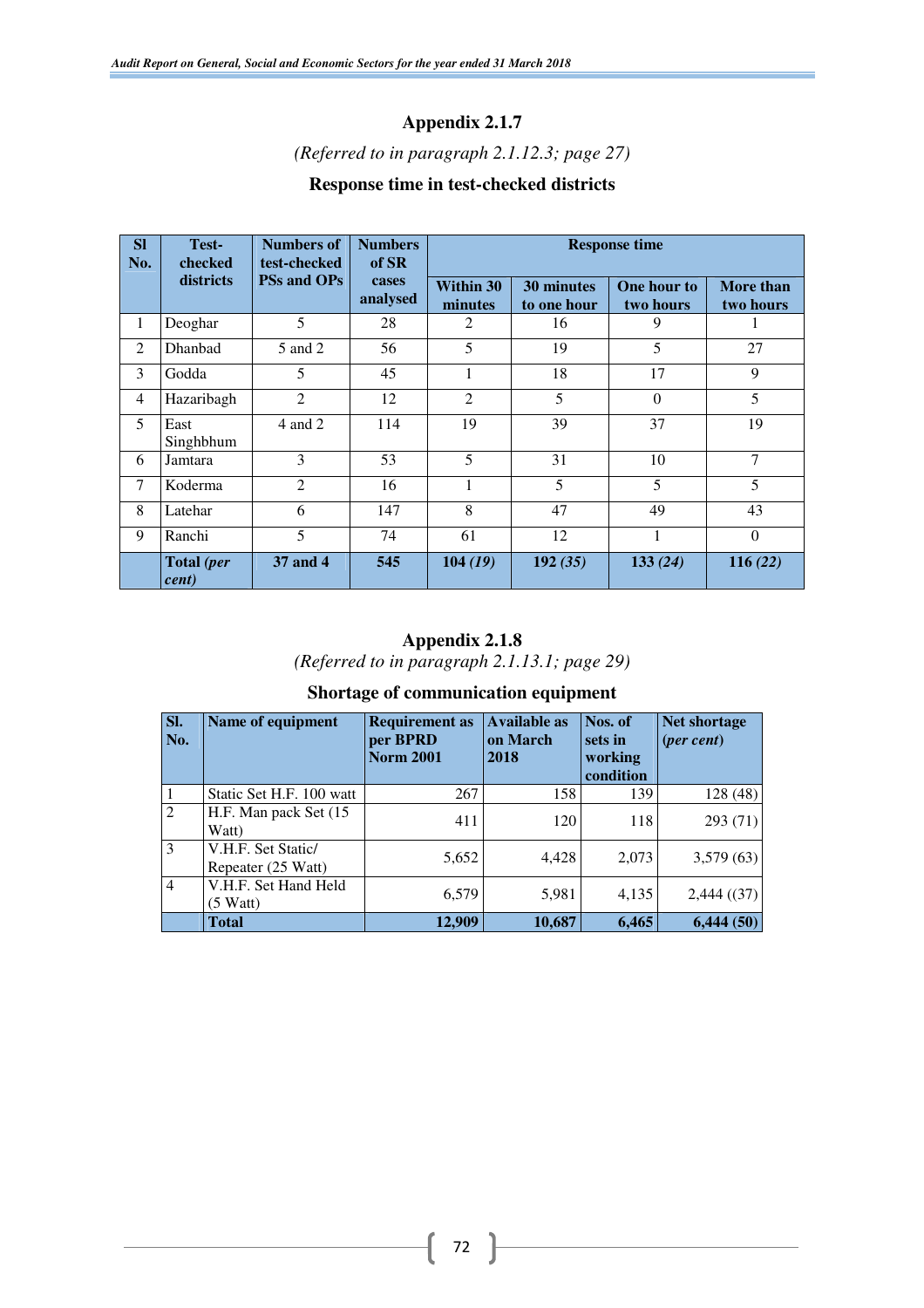# **Appendix 2.1.9 (***Referred to in paragraph 2.1.14.1; page 31***)**

**Statement showing number of police personnel beyond age norms imparted CIAT training during 2013-18** 

|                           |                |                         | Total No. of police personnel imparted training |                 |                | <b>Total No. of over-aged police</b><br>personnel |                 |                 |  |
|---------------------------|----------------|-------------------------|-------------------------------------------------|-----------------|----------------|---------------------------------------------------|-----------------|-----------------|--|
| <b>Period of training</b> | Insp./ SI/ ASI | Havildar                | Constable                                       | Total           | <b>ISV /IS</b> | Havildar                                          | Constable       | Total           |  |
|                           |                | <b>CIAT, Tendergram</b> |                                                 |                 |                |                                                   |                 |                 |  |
| 18.03.2013 to 13.05.2013  | 1              | 8                       | 41                                              | 50              | $\theta$       | 6                                                 | $\theta$        | 6               |  |
| 01.09.2014 to 07.11.2014  | 5              | 32                      | 107                                             | 144             | 5              | 12                                                | $\overline{51}$ | 68              |  |
| 06.01.2015 to 02.03.2015  | $\overline{7}$ | 28                      | 138                                             | 173             | 7              | 6                                                 | 70              | 83              |  |
| 13.03.2015 to 14.05.2015  | 7              | 28                      | 140                                             | 175             | 7              | 13                                                | 86              | 106             |  |
| 20.01.2016 to 20.03.2016  | $\overline{2}$ | 9                       | 37                                              | 48              | $\mathbf{1}$   | $\overline{2}$                                    | 12              | 15              |  |
| 04.04.2016 to 06.06.2016  | $\overline{3}$ | $\overline{14}$         | 54                                              | $\overline{71}$ | $\mathbf{1}$   | $\overline{9}$                                    | $\overline{15}$ | 25              |  |
| 17.10.2016 to 20.12.2016  | $\overline{2}$ | 9                       | 37                                              | 48              | $\overline{c}$ | 3                                                 | 10              | 15              |  |
| Sub-total                 | 27             | 128                     | 554                                             | 709             | 23             | 51                                                | 244             | 318             |  |
|                           |                | <b>CIAT, Netarhat</b>   |                                                 |                 |                |                                                   |                 |                 |  |
| 15.05.2014 to 10.07.2014  | 15             | 33                      | 150                                             | 198             | 11             | 20                                                | 44              | 75              |  |
| 08.09.2014 to 07.11.2014  | 11             | 23                      | 123                                             | 157             | 3              | 17                                                | 35              | 55              |  |
| 09.01.2015 to 03.03.2015  | 11             | 23                      | 143                                             | 177             | $\overline{4}$ | 15                                                | 51              | 70              |  |
| 17.03.2015 to 22.05.2015  | 8              | 21                      | 132                                             | 161             | $\overline{4}$ | 12                                                | $\overline{51}$ | 67              |  |
| Sub-total                 | 45             | 100                     | 548                                             | 693             | 22             | 64                                                | 181             | 267             |  |
|                           |                | CIAT, Musabani          |                                                 |                 |                |                                                   |                 |                 |  |
| 21.02.2013 to 17.04.2013  | 5              | 31                      | 162                                             | 198             | $\overline{c}$ | 19                                                | 21              | 42              |  |
| 30.08.2014 to 04.11.2014  | 6              | 25                      | 111                                             | 142             | $\overline{6}$ | 13                                                | 34              | 53              |  |
| 08.01.2015 to 03.03.2015  | 5              | 26                      | 140                                             | 171             | 5              | 11                                                | 29              | 45              |  |
| 13.03.2015 to 17.05.2015  | 5              | 24                      | 138                                             | 167             | 5              | 13                                                | 39              | $\overline{57}$ |  |
| 27.01.2016 to 21.03.2016  | 3              | 17                      | 53                                              | 73              | $\mathbf{1}$   | 8                                                 | 27              | 36              |  |
| 28.10.2016 to 27.12.2016  | $\overline{2}$ | $\overline{7}$          | 33                                              | 42              | $\overline{0}$ | 5                                                 | 18              | 23              |  |
| 29.04.2017 to 01.07.2017  | $\overline{2}$ | 9                       | 41                                              | 52              | $\Omega$       | $\overline{7}$                                    | 36              | 43              |  |
| Sub-total                 | 28             | 139                     | 678                                             | 845             | 19             | 76                                                | 204             | 299             |  |
| <b>Grand</b> total        | 100            | 367                     | 1780                                            | 2247            | 64             | 191                                               | 629             | 884             |  |

 **(***Source: Test checked units)*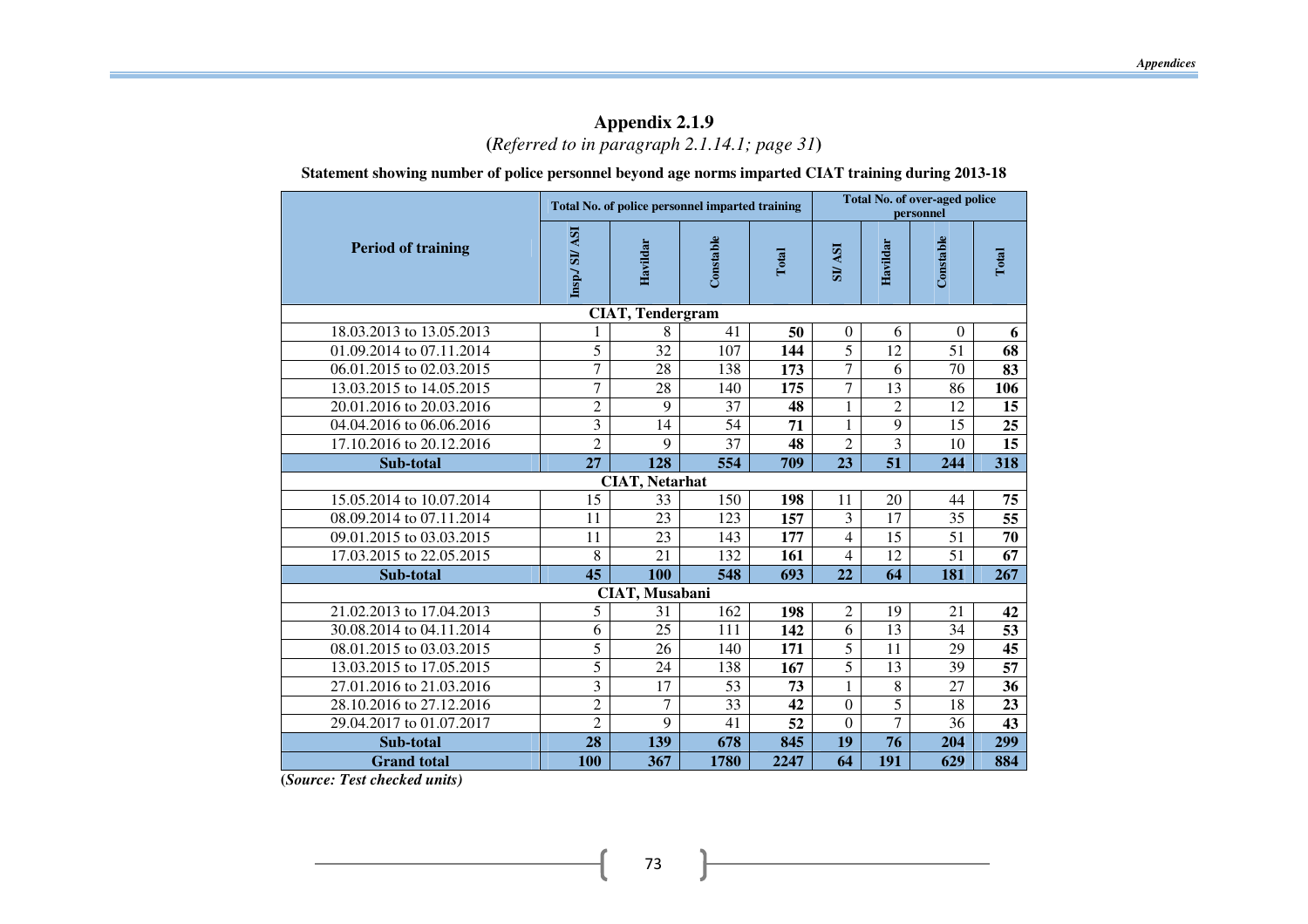### **Appendix 2.1.10**  *(Referred to in paragraph 2.1.14.2; page 32)*

### **Statement showing details of result of training conducted in Training Institutes**

| S1.<br>No.     | <b>Name of Training course</b> | <b>Duration of Examination</b> | <b>Name of Training</b><br><b>Institute</b> | <b>Training order</b><br><b>No./Date</b> | Pass     | Fail  | <b>Total</b> |
|----------------|--------------------------------|--------------------------------|---------------------------------------------|------------------------------------------|----------|-------|--------------|
|                | <b>Basic</b>                   | 05.06.2013 to 18.06.2013       | JAPTC, Padma                                | 34/11.07.2013                            | 362      | 237   | 599          |
| $\overline{2}$ | Promotional (Constable to ASI) | 01.07.2013 to 15.07.2013       | JAPTC, Padma                                | 46/12.09.2013                            | 290      | 35    | 325          |
| 3              | Promotional (Constable to ASI) | 28.08.2014 to 16.09.2014       | JAPTC, Padma                                | 07/25.02.2015                            | 250      | 396   | 646          |
| 4              | Promotional (ASI to SI)        | 29.04.2016 to 09.05.2016       | JAPTC, Padma                                | 15/30.05.2016                            | 838      | 382   | 1220         |
| 5              | Promotional (Constable to ASI) | 18.01.2016 to 24.01.2016       | JAPTC, Padma                                | 11/08.04.2016                            | 672      | 100   | 772          |
| 6              | Promotional (Constable to ASI) | 27.07.2017 to 05.08.2017       | JAPTC, Padma                                | 25/21.12.2017                            | 935      | 436   | 1371         |
|                | Promotional (Constable to ASI) | 09.02.2018 to 26.02.2018       | JAPTC, Padma                                | 25/02.11.2018                            | 713      | 316   | 1029         |
|                |                                |                                |                                             | Sub-total                                | 4,060    | 1,902 | 5,962        |
| 8              | Basic (Dy. SP)                 | 28.04.2014 to 17.05.2014       | JPA, Hazaribag                              | 28/13.06.2014                            | 5        | 58    | 63           |
| 9              | Promotional (Constable to ASI) | 04.03.2016 to 17.03.2016       | JPA, Hazaribag                              | 13/09.05.2016                            | 177      | 27    | 204          |
| 10             | Basic (SI)                     | 14.09.2013 to 09.10.2013       | JPA, Hazaribag                              | 56/01.11.2013                            | 212      | 37    | 249          |
|                |                                |                                |                                             | Sub-total                                | 394      | 122   | 516          |
|                | <b>Basic</b>                   | 05.06.2013 to 21.06.2013       | JWFS, Netarhat                              | 33/11.07.2013                            | 339      | 33    | 372          |
| 12             | Promotional (Constable to ASI) | 29.01.2018 to 11.02.2018       | JWFS, Netarhat                              | 19/06.08.2018                            | 118      | 677   | 795          |
| 13             | Promotional (Constable to ASI) | 17.04.2017 to 05.05.2017       | JWFS, Netarhat                              | 15/31.10.2017                            | 718      | 75    | 793          |
|                |                                |                                |                                             | Sub-total                                | 1,175    | 785   | 1,960        |
| 14             | <b>Basic (Driver Police)</b>   | 03.06.2013 to 12.06.2013       | TTS, Jamshedpur                             | 36/06.08.2013                            | $\Omega$ | 193   | 193          |
| 15             | <b>Basic (Driver Police)</b>   | 03.02.2014 to 10.02.2014       | TTS, Jamshedpur                             | 13/12.03.2014                            | 123      | 52    | 175          |
| 16             | Basic (Driver Police)          | 15.09.2016 to 22.09.2016       | TTS, Jamshedpur                             | 31/21.10.2016                            | 9        | 9     | 18           |
|                |                                |                                |                                             | Sub-total                                | 132      | 254   | 386          |
|                |                                |                                |                                             | <b>Grand</b> total                       | 5,761    | 3,063 | 8,824        |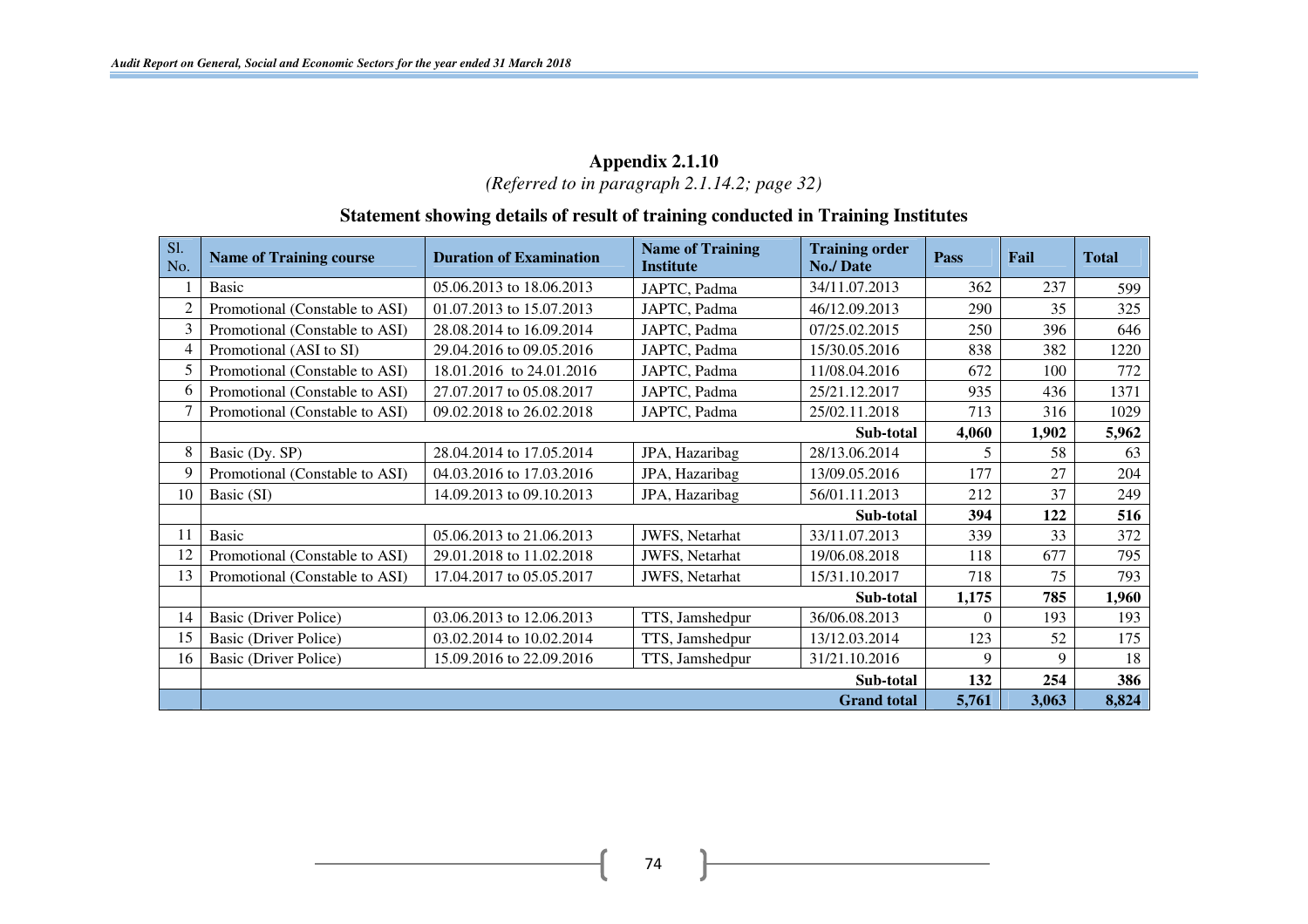*(Referred to in paragraph 2.1.14.2; page 32)* 

# **Statement showing short target practice during trainings**

| Name of                 | Year              | Name of training     | Total no. of                        | No. of                    | Total no. of            | Total no. of   | Per cent of     |
|-------------------------|-------------------|----------------------|-------------------------------------|---------------------------|-------------------------|----------------|-----------------|
| training                |                   | course conducted     | ammunitions to be                   | person                    | ammunitions to          | ammunitions    | ammunition      |
| institute/<br>District/ |                   | (days)               | utilised by each                    | completed<br>the training | be utilised by all      | actually fired | fired/utilised  |
| <b>Armed</b>            |                   |                      | trainee as per<br>approved syllabus |                           | trainee as per<br>norms |                |                 |
| <b>Battallion</b>       |                   |                      |                                     |                           |                         |                |                 |
|                         | 2017-18           | Basic (169 days)     | 290                                 | 784                       | 227360                  | 12420          | 5               |
| JAP-2, Ranchi 2016      |                   | Refresher            | 30                                  | 205                       | 6150                    | 2050           | 33              |
|                         | 2016-17           | SPC (128 days)       | 50                                  | 201                       | 10050                   | 6050           | 60              |
|                         | 2015-16           | Basic (169 days)     | 290                                 | 79                        | 22910                   | 13430          | 59              |
| JAP-10,                 | 2013              | Refresher            | 30                                  | 45                        | 1350                    | 325            | 24              |
| Ranchi                  | $\overline{20}14$ | Refresher            | 30                                  | 117                       | 3510                    | 2150           | 61              |
|                         | 2015              | Refresher            | 30                                  | 141                       | 4230                    | 2894           | 68              |
|                         | 2015-16           | Basic (169 days)     | 290                                 | 124                       | 35960                   | 25495          | 71              |
|                         | 2016-17           | Basic (169 days)     | 290                                 | 317                       | 91930                   | 67190          | 73              |
| JAP-3,<br>Dhanbad       | 2018-19           | Basic (214 days)     | 310                                 | 445                       | 137950                  | 59591          | 43              |
|                         | 2015              | Refresher            | 30                                  | 225                       | 6750                    | 3375           | 50              |
|                         | 2016              | Refresher            | 30                                  | 250                       | 7500                    | 3750           | 50              |
|                         | 2016-17           | CIAT (9 weeks)       | 110                                 | 71                        | 7810                    | 7200           | 92              |
|                         | 2016-17           | CIAT (9 weeks)       | 110                                 | 46                        | 5060                    | 4600           | 91              |
|                         | 2016-17           | CIAT (9 weeks)       | 110                                 | 66                        | 7260                    | 5610           | 77              |
|                         | 2017-18           | SAT (8 weeks)        | 167                                 | 48                        | 8016                    | 6960           | 87              |
| CIAT,                   | $2017 - 18$       | SAT (2 weeks)        | 151                                 | 43                        | 6493                    | 5891           | 91              |
| Tendergram              | 2017-18           | SAT (2 weeks)        | 151                                 | 49                        | 7399                    | 6811           | 92              |
|                         | 2017-18           | SAT Refresher        | 151                                 | 50                        | 7550                    | 6530           | 86              |
|                         | 2017-18           | <b>SAT Refresher</b> | 151                                 | 50                        | 7550                    | 6950           | 92              |
|                         | 2017-18           | <b>SAT Refresher</b> | 151                                 | 50                        | 7550                    | 6950           | 92              |
|                         | 2017-18           | <b>SAT Refresher</b> | 151                                 | 50                        | 7550                    | 6950           | 92              |
|                         | 2013              | Refresher            | 30                                  | 90                        | 2700                    | 1355           | 50              |
|                         | 2014              | Refresher            | 30                                  | 147                       | 4410                    | 2185           | 50              |
|                         | 2015              | Refresher            | 30                                  | 141                       | 4230                    | 2115           | 50              |
| SSP, Dhanbad            | 2016              | Refresher            | 30                                  | 60                        | 1800                    | 900            | 50              |
|                         | 2017              | Refresher            | 30                                  | 44                        | 1320                    | 660            | 50              |
|                         | 2018              | Refresher            | 30                                  | 133                       | 3990                    | 1995           | 50              |
|                         | 2016-17           | SLC (128 days)       | 100                                 | 88                        | 8800                    | 6120           | 70              |
|                         | 2016-17           | Basic (169 days)     | 290                                 | 39                        | 11310                   | 7800           | 69              |
| JAP-5,                  | 2017-18           | Basic (169 days)     | 290                                 | 256                       | 74240                   | 51200          | 69              |
| Deoghar                 | 2014              | Refresher            | 30                                  | 218                       | 6540                    | 1760           | $\overline{27}$ |
|                         | 2015              | Refresher            | 30                                  | 224                       | 6720                    | 3205           | 48              |
|                         | 2013-14           | CIAT (9 weeks)       | 110                                 | 165                       | 18150                   | 12375          | 68              |
|                         | 2014-15           | CIAT (9 weeks)       | 110                                 | 209                       | 22990                   | 5075           | 22              |
|                         | 2014-15           | CIAT (9 weeks)       | 110                                 | 149                       | 16390                   | 11187          | 68              |
|                         | 2014-15           | CIAT (9 weeks)       | 110                                 | 189                       | 20790                   | 14187          | 68              |
|                         | 2015-16           | CIAT (9 weeks)       | 110                                 | 175                       | 19250                   | 13137          | 68              |
|                         | 2018-19           | CIAT (9 weeks)       | 110                                 | 132                       | 14520                   | 9924           | 68              |
| CIAT, Padma             | 2018-19           | CIAT (9 weeks)       | 110                                 | 131                       | 14410                   | 9849           | 68              |
|                         | 2015-16           | SAT (8 weeks)        | 167                                 | 36                        | 6012                    | 5592           | 93              |
|                         | 2015-16           | SAT (8 weeks)        | 167                                 | 69                        | 11523                   | 10719          | 93              |
|                         | 2016-17           | SAT (8 weeks)        | 167                                 | 69                        | 11523                   | 10719          | 93              |
|                         | 2016-17           | SAT (8 weeks)        | 167                                 | 98                        | 16366                   | 15214          | 93              |
|                         | 2016-17           | SAT (8 weeks)        | 167                                 | 69                        | 11523                   | 10719          | 93              |
|                         | 2017-18           | SAT (8 weeks)        | 167                                 | 66                        | 11022                   | 10254          | 93              |
| JWFS,                   | 2013-14           | SPC (128 days)       | 50                                  | 179                       | 8950                    | 4815           | 54              |
| Netarhat                | 2014-15           | SPC (128 days)       | 50                                  | 535                       | 26750                   | 5500           | 21              |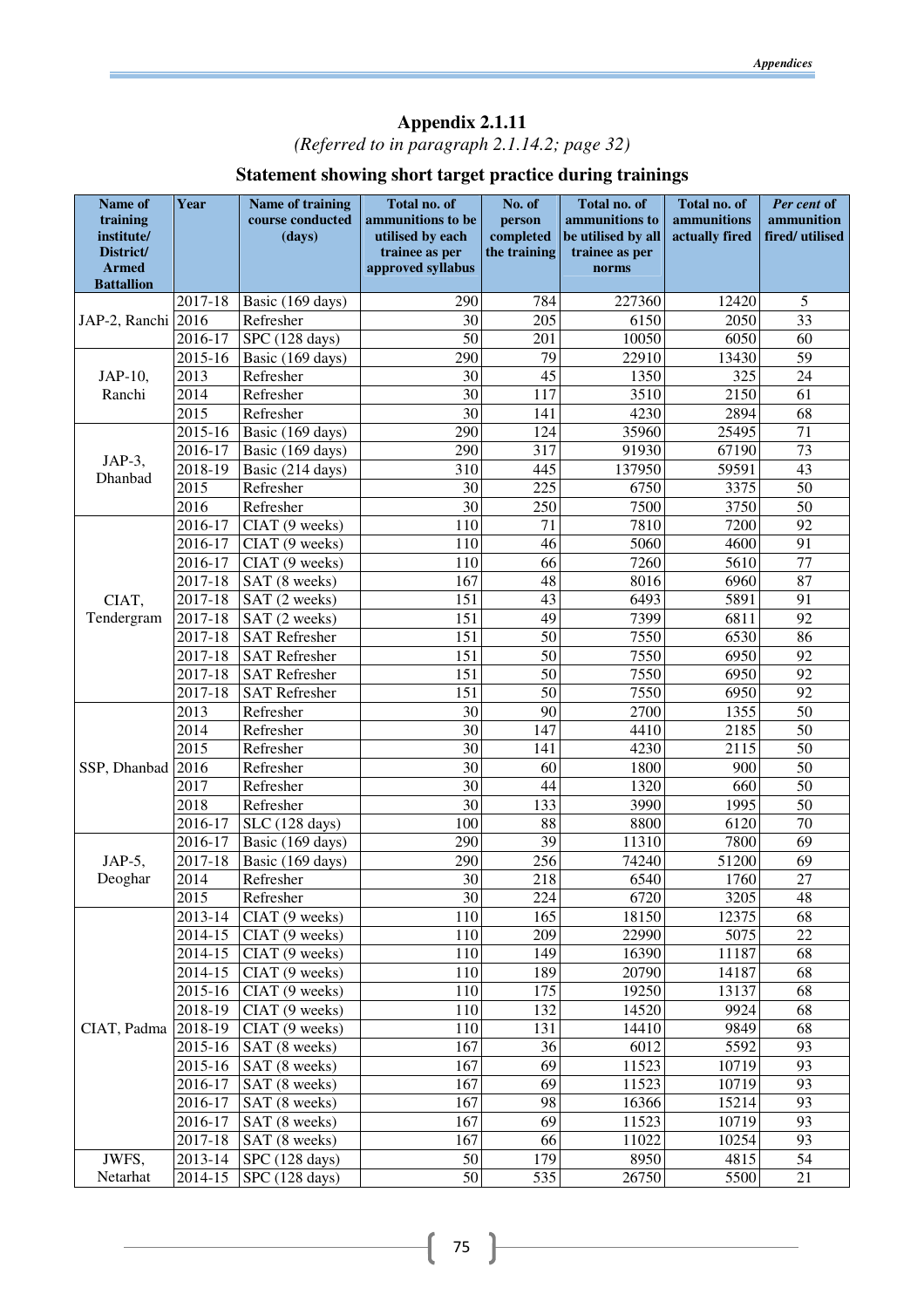| Name of<br>training<br>institute/<br>District/<br><b>Armed</b><br><b>Battallion</b> | Year    | Name of training<br>course conducted<br>(days) | <b>Total no. of</b><br>ammunitions to be<br>utilised by each<br>trainee as per<br>approved syllabus | No. of<br>person<br>completed<br>the training | Total no. of<br>ammunitions to<br>be utilised by all<br>trainee as per<br>norms | Total no. of<br>ammunitions<br>actually fired | Per cent of<br>ammunition<br>fired/utilised |
|-------------------------------------------------------------------------------------|---------|------------------------------------------------|-----------------------------------------------------------------------------------------------------|-----------------------------------------------|---------------------------------------------------------------------------------|-----------------------------------------------|---------------------------------------------|
|                                                                                     | 2015-16 | $SLC(128 \text{ days})$                        | 100                                                                                                 | 25                                            | 2500                                                                            | 140                                           | 6                                           |
|                                                                                     | 2017-18 | SPC (128 days)                                 | 50                                                                                                  | 800                                           | 40000                                                                           | 6806                                          | 17                                          |
|                                                                                     | 2017-18 | SPC (128 days)                                 | 50                                                                                                  | 802                                           | 40100                                                                           | 380                                           | 1                                           |
| TTS,<br>Jamshedpur                                                                  | 2017-18 | Basic (169 days)                               | 290                                                                                                 | 271                                           | 78590                                                                           | 56910                                         | 72                                          |
|                                                                                     | 2014    | Refresher                                      | 30                                                                                                  | 75                                            | 2250                                                                            | 1360                                          | 60                                          |
| SP, Deoghar                                                                         | 2015    | Refresher                                      | 30                                                                                                  | 155                                           | 4650                                                                            | 2325                                          | 50                                          |
|                                                                                     | 2016    | Refresher                                      | 30                                                                                                  | 95                                            | 2850                                                                            | 2300                                          | 81                                          |
|                                                                                     | 2018    | Refresher                                      | 30                                                                                                  | 43                                            | 1290                                                                            | 430                                           | 33                                          |
|                                                                                     | 2014    | Refresher                                      | 30                                                                                                  | 191                                           | 5730                                                                            | 2459                                          | 43                                          |
|                                                                                     | 2015    | Refresher                                      | 30                                                                                                  | 102                                           | 3060                                                                            | 1445                                          | 47                                          |
| SP, Godda                                                                           | 2017    | Refresher                                      | 30                                                                                                  | 65                                            | 1950                                                                            | 975                                           | 50                                          |
|                                                                                     | 2018    | Refresher                                      | 30                                                                                                  | 15                                            | 450                                                                             | 225                                           | 50                                          |
| <b>Total</b>                                                                        |         |                                                |                                                                                                     | 9806                                          |                                                                                 |                                               |                                             |

*(Source: Test-checked units)* 

# **Appendix 2.1.12**

*(Referred to in paragraph 2.1.14.3; page 33)* 

# **Statement showing Annual Target Practice done in test checked police units**

| SI.<br>No.     | Name of<br>District/<br><b>Armed</b><br><b>Battalion</b> | <b>Total persons</b><br>in position<br>during 2014<br>to 2018 | <b>Total No. of police</b><br>personnel imparted<br>annual target<br>practice during 2013-<br>18 (in per cent) | <b>Total round</b><br>to be fired at<br>the rate of 40<br>rounds per<br>person. | <b>Total round</b><br>actually<br>fired (per<br>cent) | Shortage in<br>percentage |
|----------------|----------------------------------------------------------|---------------------------------------------------------------|----------------------------------------------------------------------------------------------------------------|---------------------------------------------------------------------------------|-------------------------------------------------------|---------------------------|
| 1              | Dhanbad                                                  | 14,649                                                        | 48 $(1)$                                                                                                       | 1,920                                                                           | 466(24)                                               | 76                        |
| 2              | Deoghar                                                  | 5,519                                                         | 2,493(45)                                                                                                      | 99,720                                                                          | 52,040 (52)                                           | 48                        |
| 3              | Godda                                                    | 3,637                                                         | 1,032(28)                                                                                                      | 41,280                                                                          | 13,017 (32)                                           | 68                        |
| $\overline{4}$ | Hazaribag                                                | 5,690                                                         | 3,118(55)                                                                                                      | 1,24,720                                                                        | 79,154 (63)                                           | 37                        |
| 5              | Latehar                                                  | 6,271                                                         | 1,577(25)                                                                                                      | 63,080                                                                          | 56,537 (90)                                           | 10                        |
| 6              | $JAP-10$                                                 | 6,131                                                         | 3,119(51)                                                                                                      | 1,24,760                                                                        | 46,860 (38)                                           | 62                        |
|                | $JAP-3$                                                  | 4,438                                                         | 2,085(47)                                                                                                      | 83,400                                                                          | 33,481 (40)                                           | 60                        |
| 8              | $JAP-5$                                                  | 4,148                                                         | 500 (12)                                                                                                       | 20,000                                                                          | 14,300 (72)                                           | 28                        |
| 9              | $JAP-7$                                                  | 4,572                                                         | 819 (18)                                                                                                       | 32,760                                                                          | 22,920 (70)                                           | 30                        |
| 10             | $IRB-2$                                                  | 4,057                                                         | 3,829 (94)                                                                                                     | 1,53,160                                                                        | 1,05,440 (68)                                         | 32                        |
|                | <b>Total</b>                                             | 59,112                                                        | 18,620 (32)                                                                                                    | 7,44,800                                                                        | 4,24,215(57)                                          | 43                        |

**(***Source: Test checked units)*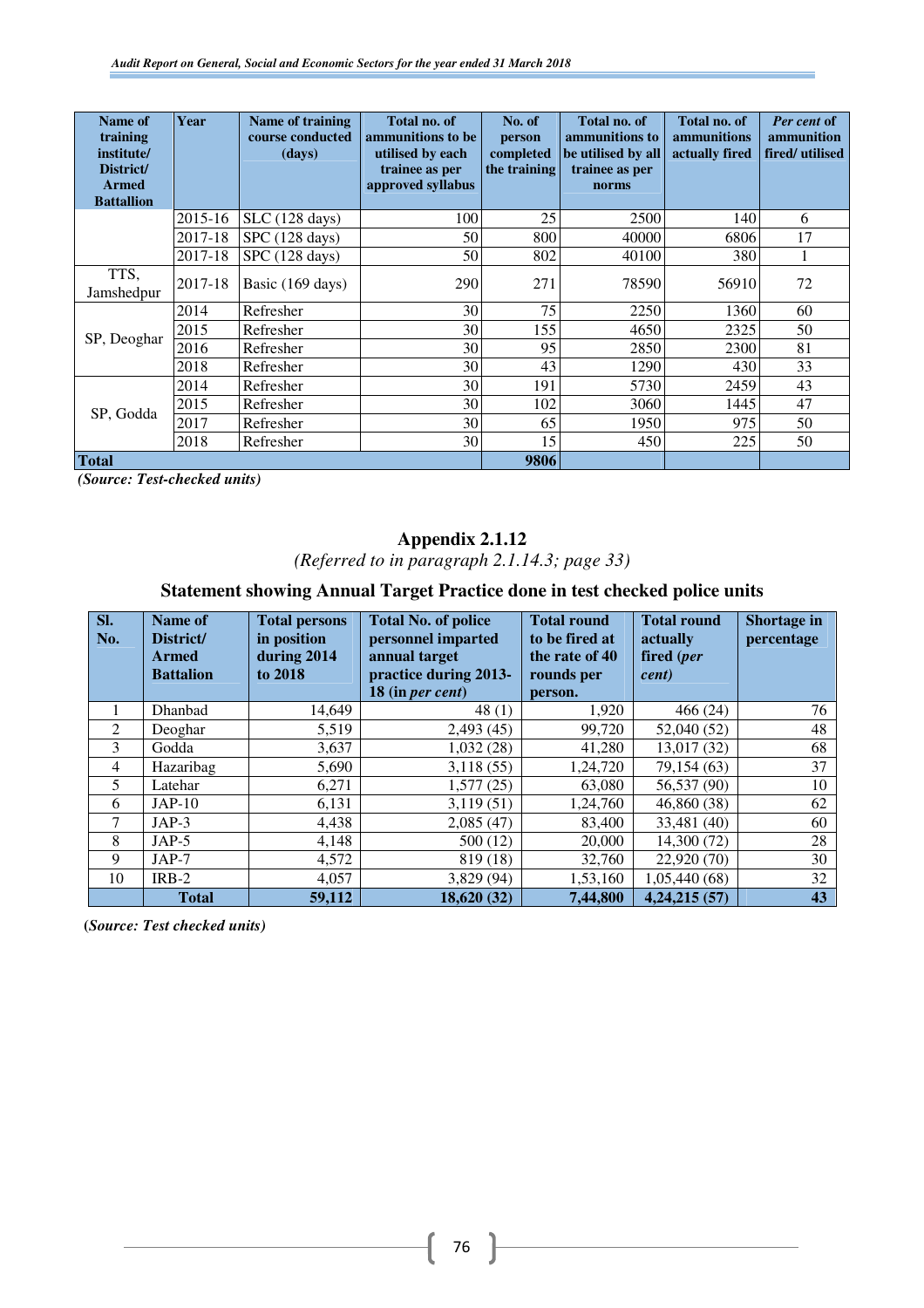*(Referred to in paragraph: 2.1.15.1; page 35)* 

#### **Status of mobile forensic units (vans) in test checked districts**

| SI.                         | <b>District</b>   | <b>Availability</b>                      | <b>Availabi</b>           | Operational/        | <b>Remarks</b>                                                                                                                                                                               |
|-----------------------------|-------------------|------------------------------------------|---------------------------|---------------------|----------------------------------------------------------------------------------------------------------------------------------------------------------------------------------------------|
| N <sub>0</sub><br>$\bullet$ |                   | of Vans<br><b>Registration</b><br>number | lity of<br>active<br>kits | non-<br>operational |                                                                                                                                                                                              |
| 1                           | Ranchi            | <b>Yes</b><br>JH01Z4816                  | N <sub>0</sub>            | Non-<br>operational | Kits were found expired and at<br>present the van is lying idle. Log<br>books are also found not maintained.                                                                                 |
| $\overline{2}$              | Hazaribag         | <b>Yes</b><br>JH02H 6526                 | No                        | Non-<br>operational | Kits were not found available and the<br>van was used for other official works.<br>At present the van is lying idle.                                                                         |
| 3                           | Deoghar           | <b>Yes</b><br>JH15B 3425                 | N <sub>0</sub>            | Non-<br>operational | Kits were not found available or<br>expired and the van was used for                                                                                                                         |
| $\overline{4}$              | Godda             | <b>Yes</b><br>JH17A 9642                 | No                        | Non-<br>operational | other official works. At present the<br>van is lying idle.                                                                                                                                   |
| 5                           | Koderma           | <b>Yes</b><br>JH12A 7495                 | N <sub>o</sub>            | Non-<br>operational | Information regarding vans were not<br>furnished to audit. However, it was<br>observed from the records of SFSL<br>that the van was not in running<br>condition as it requires major repair. |
| 6                           | East<br>Singhbhum | <b>Yes</b><br>JH05V 5671                 | N <sub>0</sub>            | Operational         | Kits were expired and the van was                                                                                                                                                            |
| 7                           | Dhanbad           | <b>Yes</b><br>JH10M 8446                 | No                        | Operational         | also used for other official works.                                                                                                                                                          |

*Source : Information furnished by the concerned districts* 

# **Appendix 2.1.14**

*(Referred to in paragraph: 2.1.15.3; page 37)* 

#### **Sanctioned Strength and persons-in-position of non-technical personnel as on 31 March 2018 in SFSL**

| SI.            | <b>Posts</b>           | <b>Sanctioned</b> | Person-in-       | <b>Vacancy</b> |
|----------------|------------------------|-------------------|------------------|----------------|
| No.            |                        | <b>Strength</b>   | position         | (per cent)     |
| 1              | <b>Section Officer</b> |                   | $\Omega$         | 1              |
| $\overline{2}$ | Ashu Tankak            | 9                 | $\theta$         | 9              |
| 3              | Assistant              | 6                 | $\mathbf{0}$     | 6              |
| $\overline{4}$ | <b>Bill Clerk</b>      |                   | $\overline{0}$   | 1              |
| 5              | Routine Clerk          | $\mathfrak{D}$    | $\overline{0}$   | $\overline{2}$ |
| 6              | Driver                 | 26                |                  | 25             |
| 7              | Gr.D                   | 15                | $\mathbf{0}$     | 15             |
| 8              | Gardner                | $\mathfrak{D}$    | $\overline{0}$   | $\overline{c}$ |
| 9              | Farash                 |                   | 1                | $\theta$       |
| 10             | Lab bearer             | 10                |                  | 9              |
| 11             | Viscera Cutter         | $\overline{c}$    |                  |                |
| 12             | Accountant             | $\overline{c}$    | 1(on deputation) |                |
| 13             | Store Keeper           |                   | 0                |                |
| 14             | Clerk                  | 4                 |                  | 3              |
| 15             | Typist                 | $\overline{c}$    |                  |                |
| 16             | Librarian              |                   | $\overline{0}$   |                |
| 17             | Anusewak               | 20                | $\overline{0}$   | 20             |
| 18             | Peon                   | 7                 |                  | 6              |
|                | Total                  | 112               | 8                | 104 (92.86)    |

*Source: Director, State Forensic Science Laboratories, Ranchi* 

 $\left\{ 77\right\}$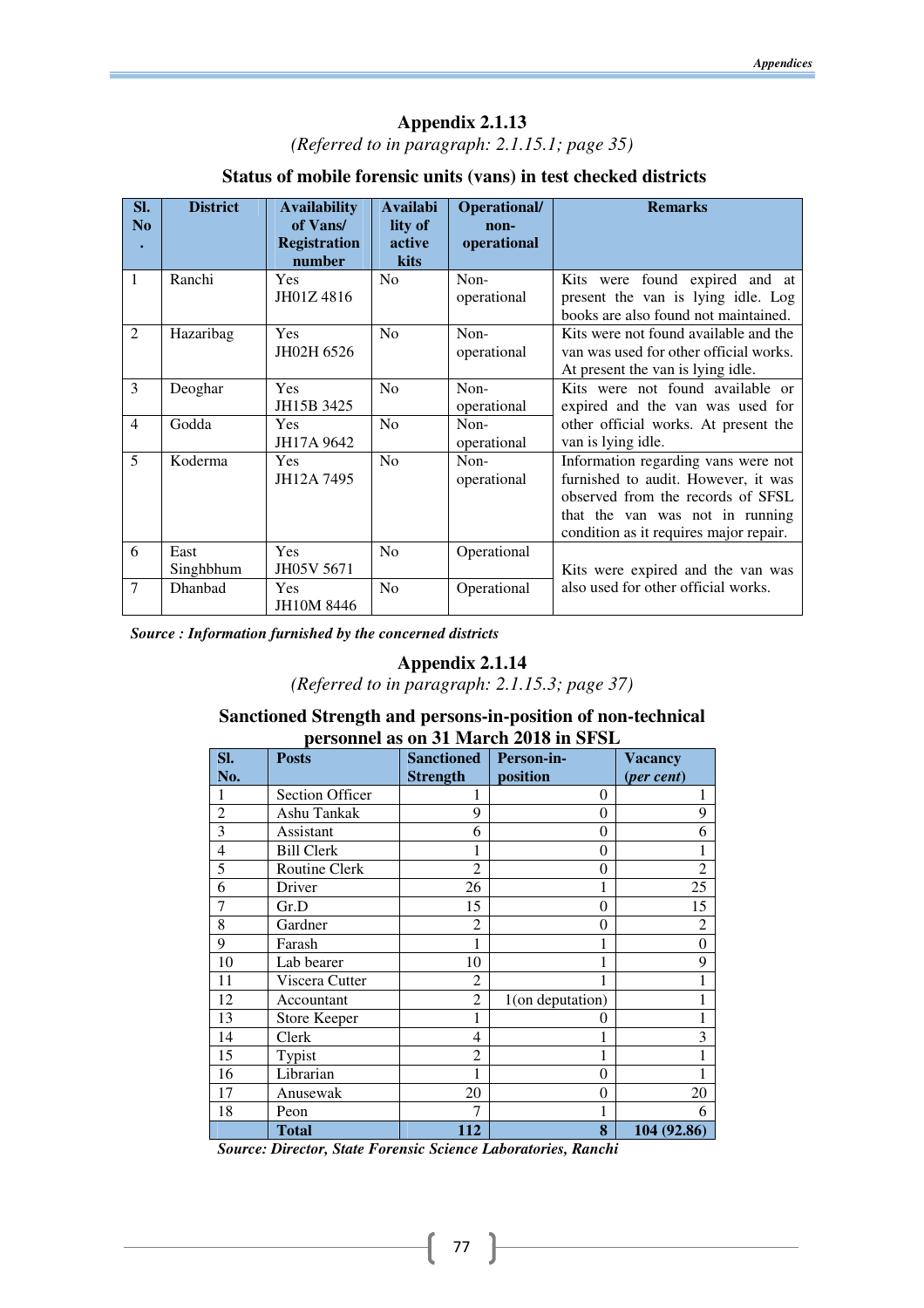(*Referred to in paragraph: 2.1.15.4; page 38***)** 

#### **Statement showing division-wise age analysis of the pending cases in SFSL**

| Year          | <b>Physics</b> | <b>Ballistics</b> | <b>Explosive</b> | <b>Biology</b> | <b>Serology</b> | <b>DNA</b> | <b>Toxicology</b> | <b>General</b>   | <b>NDPS</b> | <b>Total</b> |
|---------------|----------------|-------------------|------------------|----------------|-----------------|------------|-------------------|------------------|-------------|--------------|
|               |                |                   |                  |                |                 |            |                   | <b>Chemistry</b> |             |              |
| <b>Before</b> | Nil            | Nil               | Nil              | <b>Nil</b>     | Nil             | Nil        | 05                | Nil              | Nil         | 05           |
| 2000          |                |                   |                  |                |                 |            |                   |                  |             |              |
| 2000-         | Nil            | Nil               | Nil              | Nil            | Nil             | Nil        | 04                | 49               | Nil         | 53           |
| 2010          |                |                   |                  |                |                 |            |                   |                  |             |              |
| 2011          | Nil            | Nil               | Nil              | Nil            | Nil             | Nil        | 265               | 58               | Nil         | 323          |
| 2012          | Ni1            | Nil               | Nil              | Nil            | Nil             | Nil        | 504               | 49               | Nil         | 553          |
| 2013          | Nil            | Nil               | Nil              | Nil            | Nil             | Nil        | 539               | 32               | Nil         | 571          |
| 2014          | Ni1            | Nil               | Nil              | Nil            | Nil             | Nil        | 375               | 44               | Nil         | 419          |
| 2015          | Nil            | Nil               | Nil              | Nil            | Nil             | Nil        | 272               | 54               | Nil         | 326          |
| 2016          | Nil            | Nil               | Nil              | Nil            | Nil             | Nil        | 411               | 130              | Nil         | 541          |
| 2017          | Nil            | 02                | 19               | Nil            | Nil             | 06         | 456               | 315              | 26          | 824          |
| 2018          | 0 <sub>1</sub> | 13                | 66               | 128            | 35              | 133        | 567               | 197              | 40          | 1180         |
| <b>Total</b>  | 01             | 15                | 85               | 128            | 35              | 139        | 3398              | 928              | 66          | 4795         |

 *Source: Information furnished by SFSL, Ranchi*

#### **Appendix 2.1.16**

(*Referred to in paragraph: 2.1.15.5; page 38***)** 

#### **Status of requirement of equipment in SFSL**

| Sl.no.         | <b>Equipment</b>                                 | Quantity       | <b>Division</b>  |  |  |
|----------------|--------------------------------------------------|----------------|------------------|--|--|
|                | Genetic Analyser 24 capillary Array              |                |                  |  |  |
| $\overline{c}$ | <b>Latest PCR Machine</b>                        |                |                  |  |  |
| 3              | Software to upgrade existing PCR                 |                | <b>DNA</b>       |  |  |
| 4              | Kits and Consumables for above for one year      |                |                  |  |  |
| 5              | Boroscope alongwith accessories                  |                |                  |  |  |
| 6              | Digital balance                                  |                | <b>Ballistic</b> |  |  |
| 7              | Freeze                                           | $\overline{c}$ |                  |  |  |
| 8              | Hot air oven                                     | $\overline{2}$ | Toxicology       |  |  |
| 9              | Water bath                                       | $\mathfrak{D}$ |                  |  |  |
| 10             | UV light source                                  |                |                  |  |  |
| 11             | TLC plate coater                                 |                |                  |  |  |
| 12             | Hot air oven                                     |                |                  |  |  |
| 13             | Induction oven                                   |                | Explosive        |  |  |
| 14             | Digital balance                                  |                |                  |  |  |
| 15             | Digital PH meter                                 |                |                  |  |  |
| 16             | Digital balance                                  |                |                  |  |  |
| 17             | 3D stereo zoom microscope                        |                |                  |  |  |
| 18             | Array of magnifiers, filters and alternate light |                |                  |  |  |
|                | source                                           |                | Physics          |  |  |
| 19             | X-ray Fluorescence (XRF)                         |                |                  |  |  |
| 20             | Glass Refractive Index Measurement (GRIM)        |                |                  |  |  |
|                | system                                           |                |                  |  |  |

*Source: Information furnished by SFSL, Ranchi*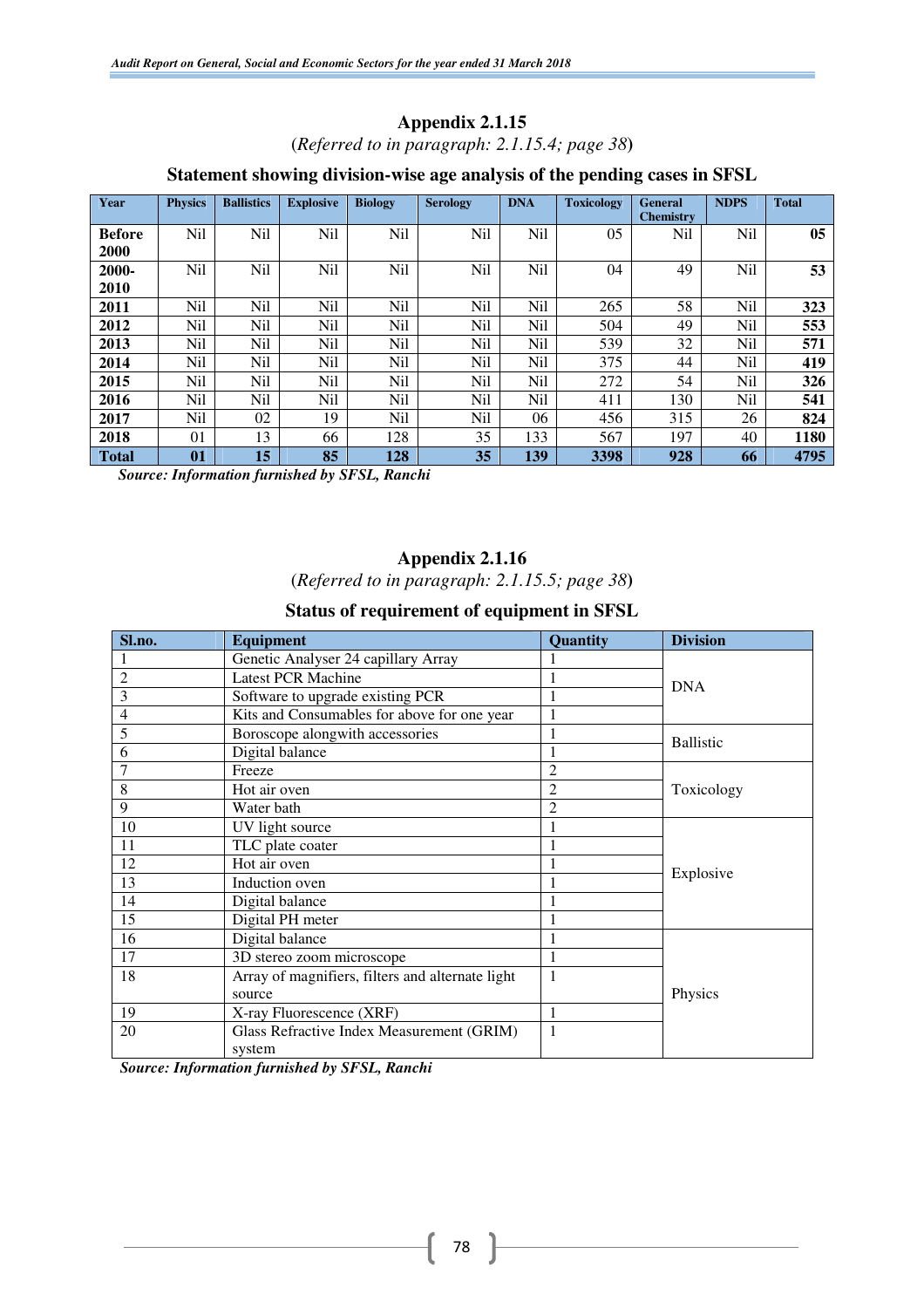# **Appendix 2.1.17**  *(Referred to in paragraph 2.1.16; page 39)*

# **Details of works taken up by JPHCL**

|              |                |                             |                                  |                                           |                                        |                          |                                                  | ₹ in crore                         |
|--------------|----------------|-----------------------------|----------------------------------|-------------------------------------------|----------------------------------------|--------------------------|--------------------------------------------------|------------------------------------|
| <b>YEAR</b>  | <b>Work</b>    | No. of<br>works<br>taken up | <b>Agreement</b><br><b>Value</b> | No. of<br><b>Complete</b><br><b>Works</b> | Expenditure In-<br>on complete<br>work | complete<br><b>Works</b> | <b>Expenditure</b><br>on in-<br>complete<br>work | <b>Total</b><br><b>Expenditure</b> |
|              | Residential    | $\mathfrak{Z}$              | 6.78                             | 3                                         | 7.30                                   | $\boldsymbol{0}$         | 0.00                                             | 7.30                               |
|              | Police line    | 11                          | 18.84                            | 11                                        | 20.30                                  | $\boldsymbol{0}$         | 0.00                                             | 20.30                              |
| 2014-15      | Police station | $\boldsymbol{0}$            | 0.00                             | $\overline{0}$                            | 0.00                                   | $\boldsymbol{0}$         | 0.00                                             | 0.00                               |
|              | Training       | $\boldsymbol{0}$            | 0.00                             | $\boldsymbol{0}$                          | 0.00                                   | $\boldsymbol{0}$         | 0.00                                             | 0.00                               |
|              | Others         | $\boldsymbol{0}$            | 0.00                             | $\boldsymbol{0}$                          | 0.00                                   | $\boldsymbol{0}$         | 0.00                                             | 0.00                               |
|              | <b>Total</b>   | 14                          | 25.62                            | 14                                        | 27.6                                   | $\bf{0}$                 | 0.00                                             | 27.60                              |
|              | Residential    | 12                          | 26.48                            | 11                                        | 25.27                                  | $\mathbf{1}$             | 1.63                                             | 26.90                              |
|              | Police line    | 37                          | 31.16                            | 37                                        | 34.16                                  | $\boldsymbol{0}$         | 0.00                                             | 34.16                              |
| 2015-16      | Police station | 5                           | 0.49                             | 5                                         | 0.55                                   | $\boldsymbol{0}$         | 0.00                                             | 0.55                               |
|              | Training       | 5                           | 6.62                             | 5                                         | 7.54                                   | $\boldsymbol{0}$         | 0.00                                             | 7.54                               |
|              | Others         | 1                           | 0.09                             | 1                                         | 0.10                                   | $\boldsymbol{0}$         | 0.00                                             | 0.10                               |
|              | <b>Total</b>   | 60                          | 64.84                            | 59                                        | 67.62                                  | $\mathbf{1}$             | 1.63                                             | 69.25                              |
|              | Residential    | 11                          | 28.73                            | 8                                         | 15.32                                  | 3                        | 3.93                                             | 19.25                              |
|              | Police line    | 29                          | 38.13                            | 26                                        | 33.55                                  | $\overline{\mathbf{3}}$  | 5.01                                             | 38.56                              |
| 2016-17      | Police station | 27                          | 41.53                            | 27                                        | 43.06                                  | $\boldsymbol{0}$         | 0.00                                             | 43.06                              |
|              | Training       | 24                          | 131.06                           | 15                                        | 70.90                                  | 9                        | 18.57                                            | 89.47                              |
|              | Others         | $\boldsymbol{0}$            | 0.00                             | $\overline{0}$                            | 0.00                                   | $\boldsymbol{0}$         | 0.00                                             | 0.00                               |
|              | <b>Total</b>   | 91                          | 239.45                           | 76                                        | 162.83                                 | 15                       | 27.51                                            | 190.34                             |
|              | Residential    | $\overline{4}$              | 56.00                            | $\mathbf{0}$                              | 0.00                                   | $\overline{4}$           | 3.95                                             | 3.95                               |
|              | Police line    | 26                          | 69.00                            | 18                                        | 12.08                                  | $\,$ 8 $\,$              | 5.88                                             | 17.96                              |
| 2017-18      | Police station | $\overline{7}$              | 3.02                             | 5                                         | 1.43                                   | $\overline{c}$           | 0.80                                             | 2.23                               |
|              | Training       | 11                          | 17.05                            | 5                                         | 3.18                                   | 6                        | 3.66                                             | 6.84                               |
|              | Others         | 13                          | 4.30                             | 12                                        | 3.88                                   | 1                        | 0.12                                             | 4.00                               |
|              | <b>Total</b>   | 61                          | 149.37                           | 40                                        | 20.57                                  | 21                       | 14.41                                            | 34.98                              |
|              | Residential    | $30\,$                      | 117.99                           | $22\,$                                    | 47.89                                  | $8\,$                    | 9.51                                             | 57.40                              |
|              | Police line    | 103                         | 157.13                           | 92                                        | 100.09                                 | 11                       | 10.89                                            | 110.98                             |
| <b>TOTAL</b> | Police station | 39                          | 45.04                            | 37                                        | 45.04                                  | $\sqrt{2}$               | 0.80                                             | 45.84                              |
|              | Training       | 40                          | 154.73                           | 25                                        | 81.62                                  | 15                       | 22.23                                            | 103.85                             |
|              | Others         | 14                          | 4.39                             | 13                                        | 3.98                                   | $\mathbf{1}$             | 0.12                                             | 4.10                               |
|              | <b>Total</b>   | 226                         | 479.28                           | 189                                       | 278.62                                 | 37                       | 43.55                                            | 322.17                             |

*Source: Information furnished by JPHCL*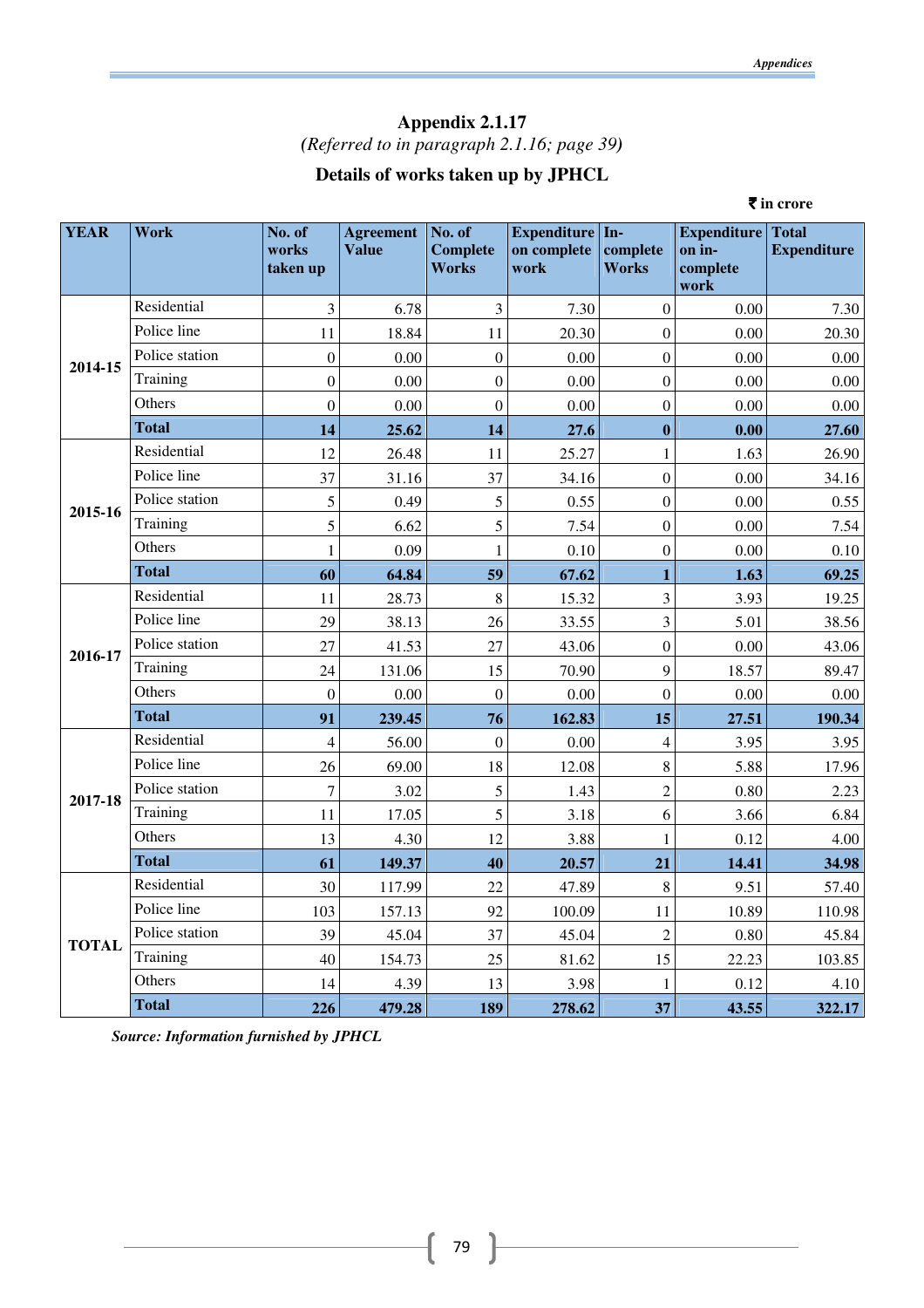#### **Appendix 2.1.18**  *(Referred to in paragraph 2.1.16.1 ; page 40)*

# **Status of residential quarters**

| Sl No.             | <b>Test checked</b><br>districts/ units | <b>Sanctioned</b><br>strength as on |                 | Person-in-position (PIP) as on<br><b>March 2018</b> |                  |                  | <b>Quarters Available</b> |                  | <b>Satisfaction Level as per PIP</b> |                   |                      |  |
|--------------------|-----------------------------------------|-------------------------------------|-----------------|-----------------------------------------------------|------------------|------------------|---------------------------|------------------|--------------------------------------|-------------------|----------------------|--|
|                    |                                         | <b>March 2018</b>                   | <b>Officers</b> | US (Insp.                                           | LS (Havildar     | <b>Officers</b>  | <b>US</b>                 | LS               | <b>Officers</b>                      | <b>US</b>         | LS                   |  |
|                    |                                         |                                     |                 | to ASI)                                             | and              |                  |                           |                  |                                      |                   |                      |  |
|                    |                                         |                                     |                 |                                                     | Constable)       |                  |                           |                  |                                      |                   |                      |  |
|                    | Deoghar                                 | 1470                                | 5               | 237                                                 | 969              | 3                | 54                        | 48               | 60.0                                 | 22.8              | 5.0                  |  |
| $\overline{c}$     | Dhanbad                                 | 3768                                | 11              | 570                                                 | 2466             | 10               | 21                        | 191              | 90.9                                 | 3.7               | 7.7                  |  |
| 3                  | Godda                                   | 981                                 | 4               | 187                                                 | 590              | $\overline{2}$   | 8                         | $\overline{4}$   | 50.0                                 | 4.3               | $\cdot$ 7            |  |
| 4                  | Hazaribagh                              | 2673                                | 7               | 296                                                 | 1709             | 6                | 81                        | 228              | 85.7                                 | 27.4              | 13.3                 |  |
| 5                  | East Singhbhum                          | 3958                                | 13              | 564                                                 | 2556             | $\boldsymbol{0}$ | 177                       | 255              | 0.0                                  | 31.4              | 10.0                 |  |
| 6                  | Jamtara                                 | 1166                                | 4               | 142                                                 | 769              | $\overline{c}$   | 5                         | 32               | 50.0                                 | 3.5               | 4.2                  |  |
| 7                  | Koderma                                 | 1079                                | 4               | 148                                                 | 743              | $\overline{2}$   | $\overline{69}$           | 118              | $\frac{1}{50.0}$                     | 46.6              | 15.8                 |  |
| 8                  | Latehar                                 | 1750                                | 6               | 202                                                 | 1153             | $\overline{2}$   | $\overline{25}$           | 36               | 33.3                                 | 12.4              | 3.1                  |  |
| 9                  | Ranchi                                  | 6088                                | 16              | 1207                                                | 4107             | $\overline{4}$   | 192                       | 268              | 25.0                                 | 15.9              | 6.5                  |  |
|                    | Sub total                               | 22932                               | 70              | 3553                                                | 15062            | 31               | 632                       | 1180             | 44.3                                 | 17.8              | 7.8                  |  |
|                    | $JAP-1$                                 | 1777                                | $\overline{5}$  | 114                                                 | 1563             |                  | $\overline{69}$           | 464              | 20.0                                 | 60.5              | 29.7                 |  |
| $\overline{2}$     | $JAP-2$                                 | 1086                                | $\overline{c}$  | 51                                                  | 900              | $\overline{4}$   | 32                        | 80               | 200.0                                | 62.7              | 8.9                  |  |
| 3                  | $JAP-3$                                 | 1039                                | $\overline{c}$  | 52                                                  | 878              | $\overline{2}$   | $\overline{5}$            | 133              | 100.0                                | 9.6               | 15.1                 |  |
| 4                  | $JAP-5$                                 | 1061                                | 3               | $\overline{49}$                                     | 825              | $\overline{0}$   | $\overline{34}$           | 122              | 0.0                                  | 69.4              | 14.8                 |  |
| 5                  | JAP-6                                   | 1041                                | 4               | $\overline{54}$                                     | $\overline{929}$ | $\overline{0}$   | $\overline{36}$           | 168              | 0.0                                  | 66.7              | 18.1                 |  |
| 6                  | JAP-7                                   | 1160                                | $\overline{4}$  | $\overline{50}$                                     | 940              | $\boldsymbol{0}$ | $\overline{0}$            | $\boldsymbol{0}$ | 0.0                                  | 0.0               | 0.0                  |  |
| 7                  | $JAP-10$                                | 1323                                | 5               | 43                                                  | 1143             | 5                | $\overline{16}$           | 48               | 100.0                                | 37.2              | 4.2                  |  |
| 8                  | $IRB-1$                                 | 927                                 | 3               | $\overline{23}$                                     | $\overline{371}$ | 5                | $\overline{16}$           | $\overline{32}$  | 166.7                                | 69.6              | 8.6                  |  |
| 9                  | IRB-2                                   | 984                                 | 3               | $\overline{27}$                                     | 725              | $\overline{0}$   | $\theta$                  | $\overline{0}$   | 0.0                                  | 0.0               | 0.0                  |  |
| 10                 | $SAP-1$                                 | 1325                                |                 | $\overline{127}$                                    | 1147             | $\boldsymbol{0}$ | $\overline{0}$            | $\boldsymbol{0}$ | 0.0                                  | 0.0               | 0.0                  |  |
| 11                 | SAP-2                                   | 1325                                |                 | 100                                                 | 1180             | $\overline{0}$   | $\Omega$                  | $\Omega$         | 0.0                                  | 0.0               | 0.0                  |  |
| Sub total          |                                         | 13048                               | 33              | 690                                                 | 10601            | $\overline{17}$  | 208                       | 1047             | 27.0                                 | $\overline{20.7}$ | $\overline{\bf 8.0}$ |  |
| <b>Grand</b> total |                                         | 35980                               | 103             | 4243                                                | 25663            | 48               | 840                       | 2227             | 36.1                                 | 18.4              | 7.9                  |  |
|                    | Four units having no                    | 4794                                | 9               | 304                                                 | 3992             | $\mathbf{0}$     | $\mathbf 0$               | $\mathbf{0}$     | 0.00                                 | 0.00              | 0.00                 |  |
|                    | residential quarters                    |                                     |                 |                                                     |                  |                  |                           |                  |                                      |                   |                      |  |
|                    | 16 units having                         | 31186                               | 94              | 3939                                                | 21671            | 48               | 840                       | 2227             | 51.06                                | 21.32             | 10.28                |  |
|                    | residential quarters                    |                                     |                 |                                                     |                  |                  |                           |                  |                                      |                   |                      |  |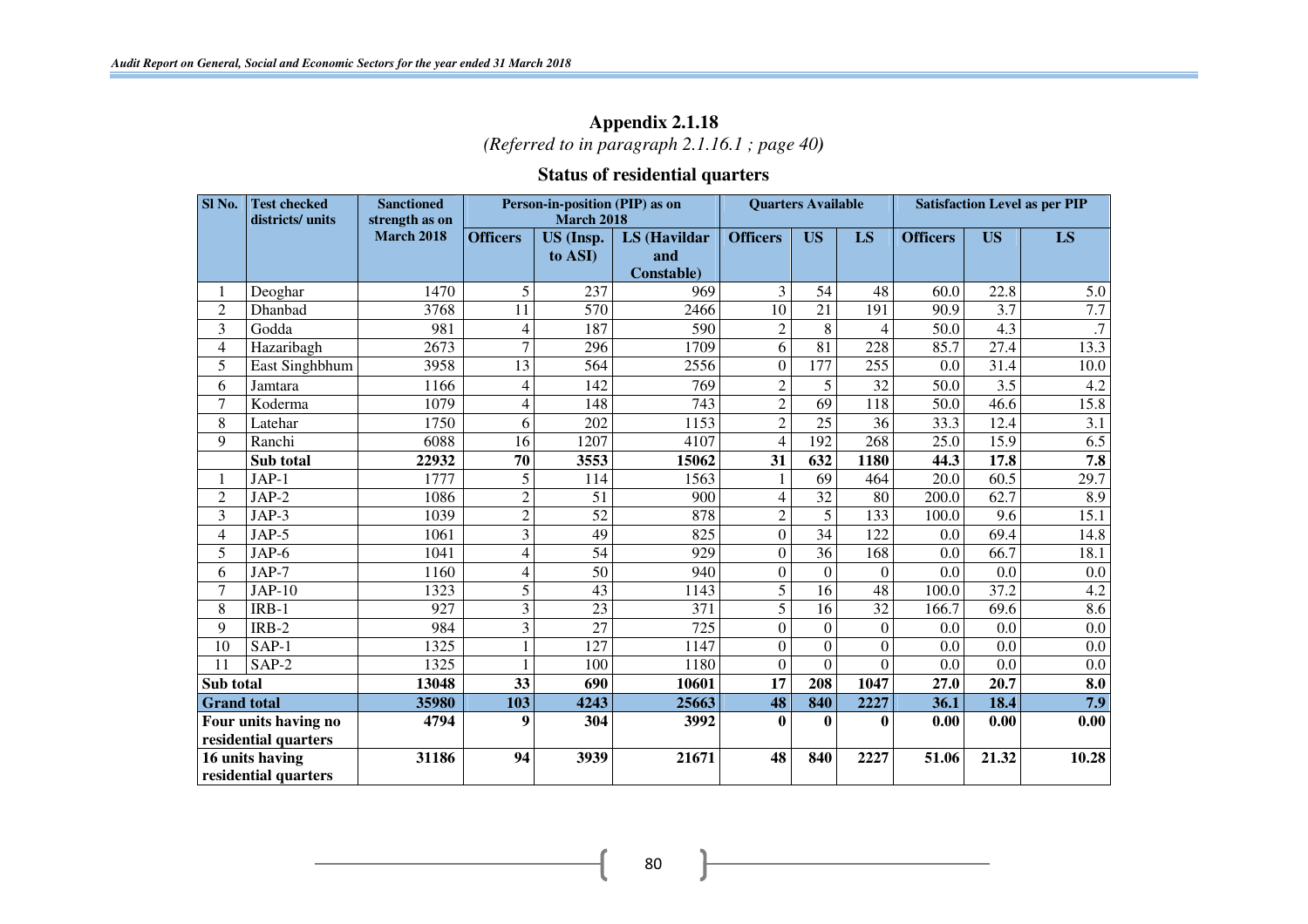#### **Appendix-2.1.19**  *(Referred to in paragraph: 2.1.16.2; page 41)*

| <b>Police Line</b>                               | <b>Executing</b>                                                  | <b>Expenditure</b>         | <b>Audit findings</b>                                                                                                                                                                                                                                                                                                                                                                                                                                                                                                                                                                                                                                                                                                                                                                                                                                                                                                                                                                                                                                                                                                               |
|--------------------------------------------------|-------------------------------------------------------------------|----------------------------|-------------------------------------------------------------------------------------------------------------------------------------------------------------------------------------------------------------------------------------------------------------------------------------------------------------------------------------------------------------------------------------------------------------------------------------------------------------------------------------------------------------------------------------------------------------------------------------------------------------------------------------------------------------------------------------------------------------------------------------------------------------------------------------------------------------------------------------------------------------------------------------------------------------------------------------------------------------------------------------------------------------------------------------------------------------------------------------------------------------------------------------|
|                                                  | <b>Agency</b>                                                     | incurred<br>$(5$ in crore) |                                                                                                                                                                                                                                                                                                                                                                                                                                                                                                                                                                                                                                                                                                                                                                                                                                                                                                                                                                                                                                                                                                                                     |
| <b>JAP</b><br>7,<br>Hazaribag                    | <b>Building</b><br>Division,<br>Hazaribag                         | 19.56                      | The Chief Engineer (CE), Building Construction Department<br>(BCD) granted technical sanction (December 2004) for<br>$\bar{\xi}$ 8.87 crore and requested (between December 2004 and<br>October 2010) the Department for administrative approval<br>The Department provided (February<br>$(AA)$ .<br>2006)<br>construction site, approved (July 2008) lay out plan and<br>advanced (January 2006 and February 2009) ₹ four crore to<br>the executing agency. However, the Department did not<br>accord AA for the work and asked (July 2008) CE to submit<br>revised estimate (RE) for granting AA.                                                                                                                                                                                                                                                                                                                                                                                                                                                                                                                                 |
|                                                  |                                                                   |                            | However, without submitting RE, the executing agency<br>awarded (December 2007) the work valued at ₹ 10.39 crore<br>to a contractor for completion within 18 months. The<br>executing agency paid (between March 2009 and February<br>2013) ₹ four crore to the contractor against execution of work<br>valued ₹ 4.68 crore. For remaining payment, the contractor<br>approached (June 2012) the Court. In the light of the Court<br>order, the Department provided (January 2013) ₹ 75 lakh to<br>the executing agency. Of which, $\bar{\xi}$ 68 lakh was paid to the<br>contractor and the agreement was closed (January 2013).<br>Revised technical sanction for ₹ 19.13 crore for residual work<br>was accorded (December 2016) by the CE, BCD against<br>which the Department granted (April 2017) AA for $\overline{\xi}$ 23.81<br>crore including value of executed work. Residual work<br>valued for $\bar{\xi}$ 15.42 crore was resumed (July 2017) for<br>completion by February 2018. However, the work was<br>incomplete as of March 2019 after incurring expenditure of<br>₹ 19.56 crore (including earlier payments). |
| Koderma,<br>Latehar,<br>Lohardaga<br>and Giridih | Central<br>Public<br>Works<br>Divisions,<br>Ranchi and<br>Dhanbad | 150.65                     | MHA nominated (August 2006) CPWD as Executing Agency<br>for construction of these Police Lines (PLs) and released<br>$\bar{\tau}$ four crore to the executing agency. The Department granted<br>(February and September 2009) AA for ₹126.52 crore <sup>5</sup> based<br>on the preliminary estimates (PEs) submitted (May 2008 and<br>February 2009) by the executing agency. The Department<br>released ₹ 108.97 crore between January 2007 and March<br>2015 to the executing agency.                                                                                                                                                                                                                                                                                                                                                                                                                                                                                                                                                                                                                                            |
|                                                  |                                                                   |                            | The agency executed 80 agreements for civil (46) and<br>electrical (34) works during 2009-19 for $\bar{\tau}$ 143.28 crore for<br>completion of work within one to 24 months. Of these, 35<br>agreements for $\bar{\tau}$ 117.22 crore executed up to 2011-12 were<br>at higher rates of more than 10 per cent to 114 per cent over<br>the tendered cost ( $\bar{\xi}$ 90.54 crore). However, during execution<br>of works, the executing agency did not intimate the<br>Department about cost escalation due to award of work at<br>higher rates so as to enable the Department to arrange funds                                                                                                                                                                                                                                                                                                                                                                                                                                                                                                                                   |

l

<sup>5</sup> Koderma:  $\bar{\mathfrak{c}}$  34.48 crore, Latehar:  $\bar{\mathfrak{c}}$  28.88 crore, Lohardagga:  $\bar{\mathfrak{c}}$  28.68 crore and Giridih:  $\bar{\mathfrak{c}}$  34.48 crore.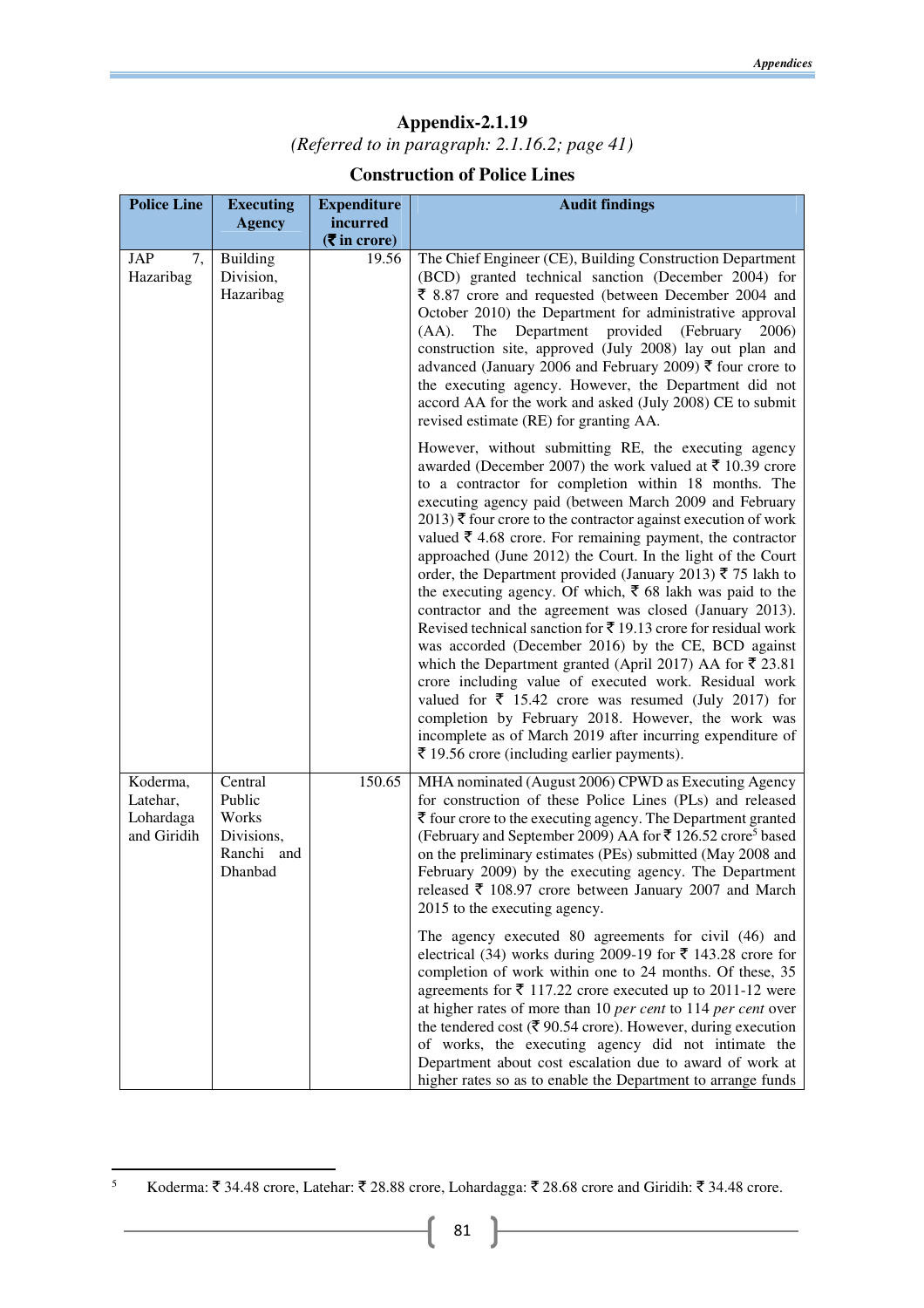| <b>Police Line</b> | <b>Executing</b> | <b>Expenditure</b>                               | <b>Audit findings</b>                                                                                                                                                                                                                                                                                                                                                                                                                                                                                                                                                                                                                                                                                                                                                                                                                                                                                                                                                                  |
|--------------------|------------------|--------------------------------------------------|----------------------------------------------------------------------------------------------------------------------------------------------------------------------------------------------------------------------------------------------------------------------------------------------------------------------------------------------------------------------------------------------------------------------------------------------------------------------------------------------------------------------------------------------------------------------------------------------------------------------------------------------------------------------------------------------------------------------------------------------------------------------------------------------------------------------------------------------------------------------------------------------------------------------------------------------------------------------------------------|
|                    | <b>Agency</b>    | <i>incurred</i><br>$(5 \text{ in } \text{core})$ |                                                                                                                                                                                                                                                                                                                                                                                                                                                                                                                                                                                                                                                                                                                                                                                                                                                                                                                                                                                        |
|                    |                  |                                                  | in advance as required under CPWD Manual <sup>6</sup> . Instead CPWD<br>demanded (between September 2011 and March 2016)<br>balance funds from the Department with respect to original<br>sanction which was provided by PHQ up to 2015-16.<br>Ultimately, the executing agency submitted (March 2016 and<br>February 2017) revised PEs for $\bar{\xi}$ 173.04 crore <sup>7</sup> on the<br>grounds of increase in cost index, change in scope of work at<br>later dates and intermittent deposit of funds by PHQ. The<br>Department finally granted (June 2017) revised AA for<br>$\bar{\xi}$ 157.52 crore <sup>8</sup> based on the volume of anticipated<br>expenditure required for completion of the projects and<br>provided (between April 2015 and May 2018) balance fund<br>of $\bar{\xi}$ 48.54 crore to the executing agency. However, the<br>projects <sup>9</sup> could not be completed as of June 2019 after<br>incurring expenditure of ₹ 150.65 crore <sup>10</sup> . |

*(Referred to in paragraph 2.1.16.3 ; page 42)*

**Non-availability of infrastructural facilities in test-checked PSs and OPs** 

| S1<br>No.      | <b>Name of</b><br>test- | Nos. of<br>test-                        |                |                 |                  | <b>Building infrastructure</b> |                  |                                  | Security/<br>safety |                  |                     | <b>Other facilities</b> |                |                |                              |                   |                |                         |
|----------------|-------------------------|-----------------------------------------|----------------|-----------------|------------------|--------------------------------|------------------|----------------------------------|---------------------|------------------|---------------------|-------------------------|----------------|----------------|------------------------------|-------------------|----------------|-------------------------|
|                | checked<br>districts    | checked<br><b>PSs</b> and<br><b>OPs</b> | $0$ wn         | Separate lockup | Separate toilet  | Magazine                       | wall<br>Boundary | fencing<br>wire<br><b>Barbed</b> | watch tower         | post<br>security | <b>Alarm system</b> | Telephone               | ${\rm Fax}$    | <b>CCTNS</b>   | campus/office<br>- 특<br>CCTV | in lockup<br>CCTV | Generator      | GPS<br>with<br>Vehicles |
| $\mathbf{1}$   | Deoghar                 | 6                                       | 3              | 3               | 6                | 5                              | $\overline{2}$   | 2                                | 4                   | 4                | 5                   | 6                       | 5              | $\overline{c}$ | 5                            | 6                 | 3              | 6                       |
| 2              | Dhanbad                 | 8                                       | $\overline{2}$ | 3               | 5                | 7                              | $\Omega$         | $\Omega$                         | 8                   | 5                | 8                   | 4                       | 8              | 3              | $\overline{2}$               | $\overline{2}$    | 5              | 3                       |
| $\overline{3}$ | Godda                   | 6                                       | 1              | $\overline{c}$  | $\overline{2}$   | $\mathbf{1}$                   | $\overline{4}$   | 3                                | $\overline{4}$      | $\overline{2}$   | 5                   | 2                       | $\overline{c}$ |                | 5                            | 5                 | $\overline{c}$ | $\overline{4}$          |
| $\overline{4}$ | Hazaribag               | 7                                       | $\overline{4}$ | 3               | 6                | 6                              | 3                | 3                                | 6                   | 6                | 7                   | 7                       | 7              | 5              | 7                            | $\overline{7}$    | 3              | 5                       |
| 5              | East<br>Singhbhum       | 8                                       | 5              | 7               | 6                | 8                              | $\overline{7}$   | 7                                | 8                   | $\overline{7}$   | 8                   | 2                       | 8              | 4              | 7                            | 8                 | 5              | 7                       |
| 6              | Jamtara                 | 6                                       | $\overline{2}$ | $\Omega$        | $\overline{4}$   | 5                              | $\overline{2}$   | 3                                | $\overline{4}$      | 4                | 5                   | $\overline{2}$          | 6              | 1              | 6                            | 6                 | $\overline{2}$ | 6                       |
|                | 7 Koderma               | 8                                       | 3              | 8               | $\overline{4}$   | 8                              |                  |                                  | 3                   | $\overline{7}$   | 8                   | 4                       | 8              | 3              | 8                            | 8                 | $\overline{2}$ | 8                       |
|                | 8 Latehar               | 5                                       | $\Omega$       | $\Omega$        | $\boldsymbol{0}$ | $\mathbf{1}$                   |                  |                                  | 2                   |                  | 3                   | 3                       | 4              |                | 4                            | 5                 |                | 5                       |
| $\overline{9}$ | Ranchi                  | 8                                       | 4              |                 | 6                | 6                              | $\mathfrak{D}$   | $\mathfrak{D}$                   | 8                   | 8                | 8                   | 2                       | 8              | $\overline{c}$ | 3                            | $\Omega$          | 5              | 6                       |
|                | <b>Total</b>            | 62                                      | 24             | 27              | 39               | 47                             | 22               | 22                               | 47                  | 44               | 57                  | 32                      | 56             | 22             | 47                           | 47                | 28             | 50                      |

*Source: Information furnished by PSs and OPs.*

l

<sup>6</sup> As per section 3.1 of CPWD Manual, to enable the client to provide additional funds in time whenever the expenditure is anticipated to exceed the preliminary estimate figure, a revised preliminary estimate should be submitted to the client well in time during the execution of work.

<sup>7</sup> Koderma: ₹41.78 crore, Latehar: ₹44.55 crore, Lohardaga: ₹44.93 crore and Giridih: ₹41.78 crore

<sup>8</sup> Koderma: ₹ 38.92 crore, Latehar: ₹ 39.85 crore, Lohardaga: ₹ 40.75 crore and Giridih: ₹ 38 crore

<sup>9</sup> construction of residential buildings for officers, guest house, hospital building, multipurpose hall and campus developmental works including internal roads and pipe laying at Latehar, campus developmental work including internal roads and pipe line laying at Lohardaga and electrical works in all PLs were partially complete

<sup>&</sup>lt;sup>10</sup> Giridih: ₹37.68 crore, Koderma: ₹38.68 crore, Latehar: ₹35.32 crore and Lohardaga: ₹38.97 crore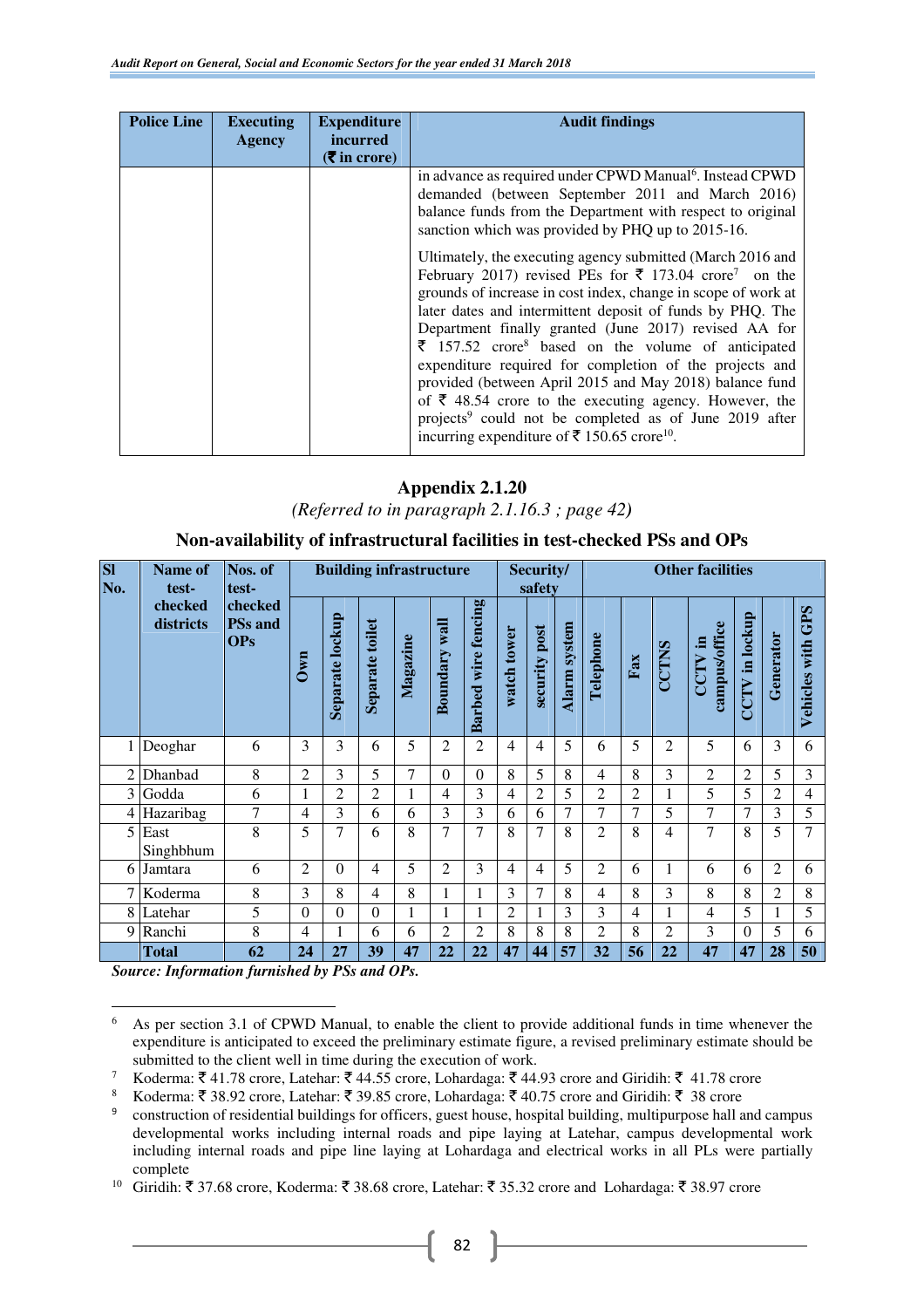# *(Referred to in paragraph 2.1.17.2; page 48)*

# **Details of operations in test-checked districts**

| Sl No.           | Test-<br>checked<br>districts | Year               | <b>Operations</b><br>conducted by<br><b>CAPF</b> | <b>Operations</b><br>conducted by State<br>forces (SAPF, DAP<br>$&$ JJ $(STF)$ | No. of<br>joint<br>operations<br>conducted | <b>Total</b><br>operations<br>conducted |  |  |  |
|------------------|-------------------------------|--------------------|--------------------------------------------------|--------------------------------------------------------------------------------|--------------------------------------------|-----------------------------------------|--|--|--|
| $\mathbf{1}$     | Deoghar                       | 2014 to Oct-18     |                                                  | No operation conducted                                                         |                                            |                                         |  |  |  |
|                  |                               | 2014               | 72                                               | $\boldsymbol{0}$                                                               | $\mathbf{0}$                               | 72                                      |  |  |  |
|                  |                               | 2015               | 73                                               | $\boldsymbol{0}$                                                               | $\boldsymbol{0}$                           | 73                                      |  |  |  |
| $\overline{2}$   |                               | 2016               | 83                                               | $\boldsymbol{0}$                                                               | $\boldsymbol{0}$                           | 83                                      |  |  |  |
|                  | Dhanbad                       | 2017               | 162                                              | $\boldsymbol{0}$                                                               | $\boldsymbol{0}$                           | 162                                     |  |  |  |
|                  |                               | 2018 (till Dec-18) | 165                                              | $\overline{4}$                                                                 | $\boldsymbol{0}$                           | 169                                     |  |  |  |
|                  |                               | <b>Total</b>       | 555                                              | $\overline{\mathbf{4}}$                                                        | $\bf{0}$                                   | 559                                     |  |  |  |
|                  |                               | 2014               | $\mathbf{1}$                                     | 10                                                                             | 12                                         | 23                                      |  |  |  |
|                  |                               | 2015               | $\boldsymbol{0}$                                 | $\boldsymbol{0}$                                                               | 22                                         | 22                                      |  |  |  |
|                  |                               | 2016               | $\mathbf{1}$                                     | $\boldsymbol{0}$                                                               | 25                                         | 26                                      |  |  |  |
| 3                | Godda                         | 2017               | 17                                               | $\boldsymbol{0}$                                                               | 16                                         | 33                                      |  |  |  |
|                  |                               | 2018 (till Sep-18) | 32                                               | $\boldsymbol{0}$                                                               | 15                                         | 47                                      |  |  |  |
|                  |                               | <b>Total</b>       | 51                                               | 10                                                                             | 90                                         | 151                                     |  |  |  |
|                  | Hazaribag                     | 2015-16            | 136                                              | $\boldsymbol{0}$                                                               | $\boldsymbol{0}$                           | 136                                     |  |  |  |
|                  |                               | 2016-17            | 222                                              | $\boldsymbol{0}$                                                               | $\boldsymbol{0}$                           | 222                                     |  |  |  |
| $\overline{4}$   |                               | 2017-18            | 405                                              | $\boldsymbol{0}$                                                               | $\boldsymbol{0}$                           | 405                                     |  |  |  |
|                  |                               | <b>Total</b>       | 763                                              | $\bf{0}$                                                                       | $\bf{0}$                                   | 763                                     |  |  |  |
|                  |                               | 2014               | 129                                              | $\mathfrak{Z}$                                                                 | $\boldsymbol{0}$                           | 132                                     |  |  |  |
|                  |                               | 2015               | 103                                              | $\boldsymbol{0}$                                                               | 50                                         | 153                                     |  |  |  |
| 5                | East                          | 2016               | 272                                              | $\boldsymbol{0}$                                                               | $\boldsymbol{0}$                           | 272                                     |  |  |  |
|                  | Singhbhum                     | 2017               | 256                                              | 24                                                                             | $\boldsymbol{0}$                           | 280                                     |  |  |  |
|                  |                               | 2018 (till Oct-18) | 172                                              | 31                                                                             | 8                                          | 211                                     |  |  |  |
|                  |                               | <b>Total</b>       | 932                                              | 58                                                                             | 58                                         | 1048                                    |  |  |  |
| 6                | Jamtara                       | 2014 to Oct-18     |                                                  | No operation conducted                                                         |                                            |                                         |  |  |  |
|                  |                               | 2014               | $\boldsymbol{0}$                                 | $\boldsymbol{0}$                                                               | 3                                          | $\mathfrak{Z}$                          |  |  |  |
|                  |                               | 2015               | $\boldsymbol{0}$                                 | $\boldsymbol{0}$                                                               | 36                                         | 36                                      |  |  |  |
|                  |                               | 2016               | $\boldsymbol{0}$                                 | $\boldsymbol{0}$                                                               | 6                                          | 6                                       |  |  |  |
| $\boldsymbol{7}$ | Koderma                       | 2017               | $\boldsymbol{0}$                                 | $\boldsymbol{0}$                                                               | 170                                        | 170                                     |  |  |  |
|                  |                               | 2018 (till Oct-18) | $\boldsymbol{0}$                                 | $\boldsymbol{0}$                                                               | 172                                        | 172                                     |  |  |  |
|                  |                               | <b>Total</b>       | $\bf{0}$                                         | $\bf{0}$                                                                       | 387                                        | 387                                     |  |  |  |
|                  |                               | 2014               | 51                                               | $\sqrt{2}$                                                                     | 59                                         | 112                                     |  |  |  |
|                  |                               | 2015               | 42                                               | 3                                                                              | 82                                         | 127                                     |  |  |  |
|                  |                               | 2016               | 63                                               | 6                                                                              | 101                                        | 170                                     |  |  |  |
| $\,8\,$          | Latehar                       | 2017               | 72                                               | 39                                                                             | 116                                        | 227                                     |  |  |  |
|                  |                               | 2018 (till Mar-18) | 12                                               | 3                                                                              | 25                                         | 40                                      |  |  |  |
|                  |                               | <b>Total</b>       | 240                                              | 53                                                                             | 383                                        | 676                                     |  |  |  |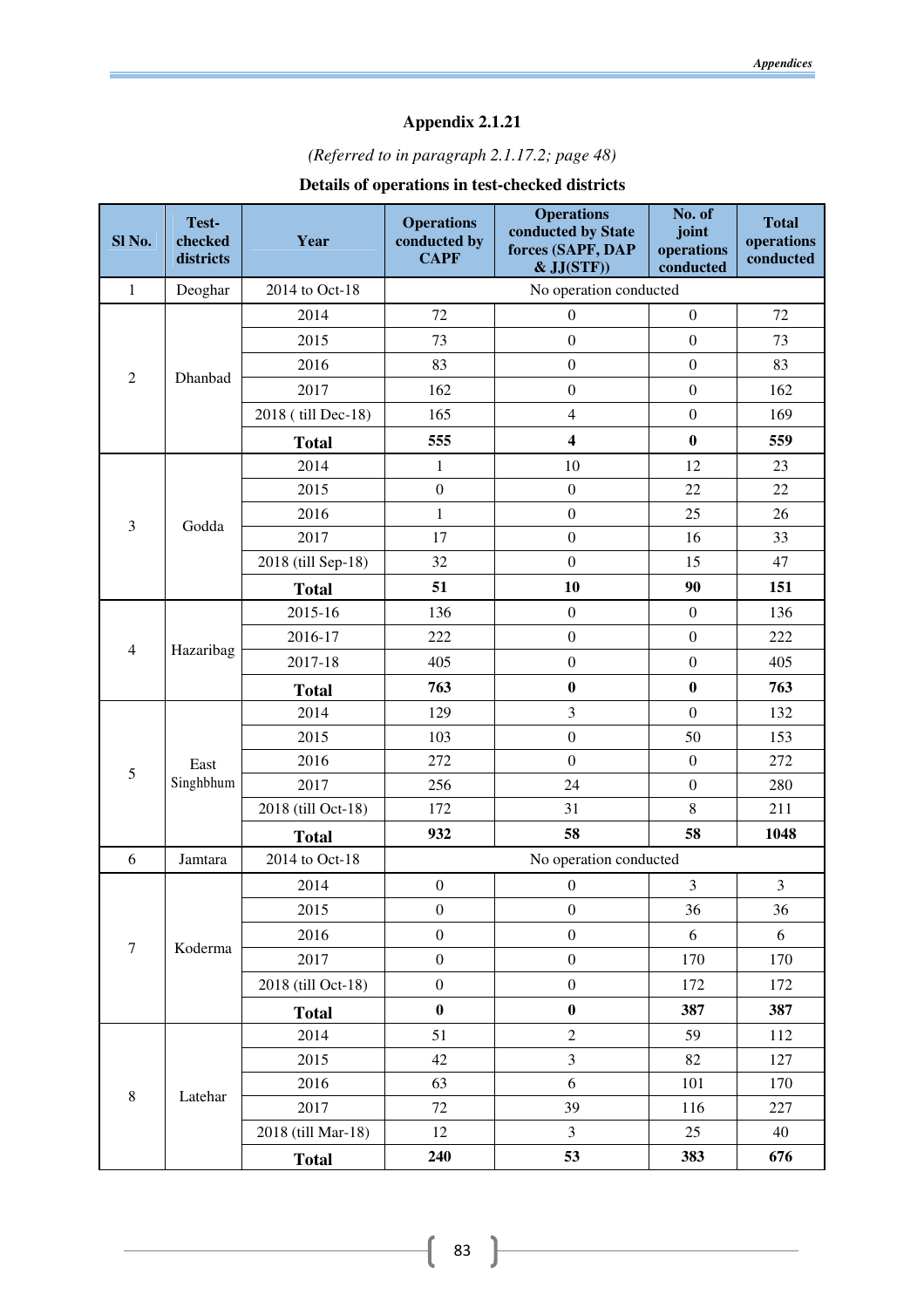|   |              | 2014               | 147   | 20  | $\overline{0}$ | 167   |
|---|--------------|--------------------|-------|-----|----------------|-------|
|   |              | 2015               | 125   | 3   | $\overline{0}$ | 128   |
| 9 |              | 2016               | 95    | 13  | 48             | 156   |
|   | Ranchi       | 2017               | 205   | 44  | 26             | 275   |
|   |              | 2018 (till Oct-18) | 154   | 75  | 213            | 442   |
|   |              | <b>Total</b>       | 726   | 155 | 287            | 1168  |
|   |              | 2014               | 400   | 35  | 74             | 509   |
|   |              | 2015               | 343   | 6   | 190            | 539   |
|   |              | 2016               | 650   | 19  | 180            | 849   |
|   | <b>Total</b> | 2017               | 934   | 107 | 328            | 1369  |
|   |              | 2018               | 940   | 113 | 433            | 1486  |
|   |              | <b>Total</b>       | 3,267 | 280 | 1,205          | 4,752 |

*Source: Data of test-checked districts.*

#### **Appendix 2.1.22**

*(Referred to in paragraph 2.1.17.2 ; page 48)* 

#### **Details of operations conducted by JJ (STF)**

| Year                           | <b>Number</b><br><sub>of</sub><br>involved<br>operation | <b>AGs</b>   Operations<br>in   performed<br><b>District and State Central Forces</b><br><b>Armed Police</b> | <b>Operations</b><br>with   performed | <b>Total</b><br>with operation<br>conducted | <b>Operation</b><br>per<br>annum<br>per<br>assault group |
|--------------------------------|---------------------------------------------------------|--------------------------------------------------------------------------------------------------------------|---------------------------------------|---------------------------------------------|----------------------------------------------------------|
| 2014                           | 32                                                      | 42                                                                                                           | 304                                   | 346                                         | 11                                                       |
| 2015                           | 32                                                      | 70                                                                                                           | 216                                   | 286                                         | 9                                                        |
| 2016                           | 32                                                      | 106                                                                                                          | 190                                   | 296                                         | 10                                                       |
| 2017                           | 40                                                      | 401                                                                                                          | 346                                   | 747                                         | 19                                                       |
| 2018<br>to<br>(up<br>November) | 40                                                      | 265                                                                                                          | 436                                   | 701                                         | 18                                                       |
| <b>Total</b>                   | 176                                                     | 884                                                                                                          | 1492                                  | 2376                                        | 14                                                       |

*Source: Data of JJ (STF).*

#### **Appendix 2.1.23**

*(Referred to in paragraph 2.1.18.1; page 50)*

#### **Pending cases in test-checked districts**

| SI. | <b>Test checked</b> | <b>Cases</b>                |                                | <b>Cases pending for</b> |                     |                   |              |                           |  |  |  |  |  |  |
|-----|---------------------|-----------------------------|--------------------------------|--------------------------|---------------------|-------------------|--------------|---------------------------|--|--|--|--|--|--|
| No. | districts/unit      | pending as<br><sub>on</sub> | <b>More</b><br>than 6<br>vears | 4 to 6<br>years          | $1$ to $3$<br>years | Up to $1$<br>year | <b>Total</b> | pertaining<br>to the year |  |  |  |  |  |  |
| 1.  | Deoghar             | Sep 18                      | 21                             | 125                      | 540                 | 1039              | 1725         | 2001                      |  |  |  |  |  |  |
| 2.  | Dhanbad             | Dec 18                      | 143                            | 181                      | 545                 | 799               | 1668         | 1998                      |  |  |  |  |  |  |
| 3.  | Godda               | $Jan-19$                    | 17                             | 18                       | 148                 | 739               | 922          | 1992                      |  |  |  |  |  |  |
| 4.  | Hazaribag           | $Dec-18$                    | 202                            | 273                      | 1276                | 1506              | 3257         | 2002                      |  |  |  |  |  |  |
| 5.  | Jamshedpur          | Sep 18                      | 37                             | 46                       | 402                 | 1531              | 2016         | 1992                      |  |  |  |  |  |  |
| 6.  | Jamtara             | Jan $19$                    | 4                              | 22                       | 196                 | 202               | 424          | 2011                      |  |  |  |  |  |  |
| 7.  | Koderma             | December<br>2018            | 3                              | 11                       | 102                 | 242               | 358          | 2003                      |  |  |  |  |  |  |
| 8.  | Latehar             | Dec 18                      | $\overline{\phantom{0}}$       | 13                       | 105                 | 216               | 339          | 2010                      |  |  |  |  |  |  |
| 9.  | Ranchi              | Oct 18                      | 92                             | 290                      | 944                 | 2133              | 3459         | 1985                      |  |  |  |  |  |  |
|     | <b>Total</b>        |                             | 524                            | 979                      | 4258                | 8407              | 14168        |                           |  |  |  |  |  |  |

*Source: Data of test-checked districts.*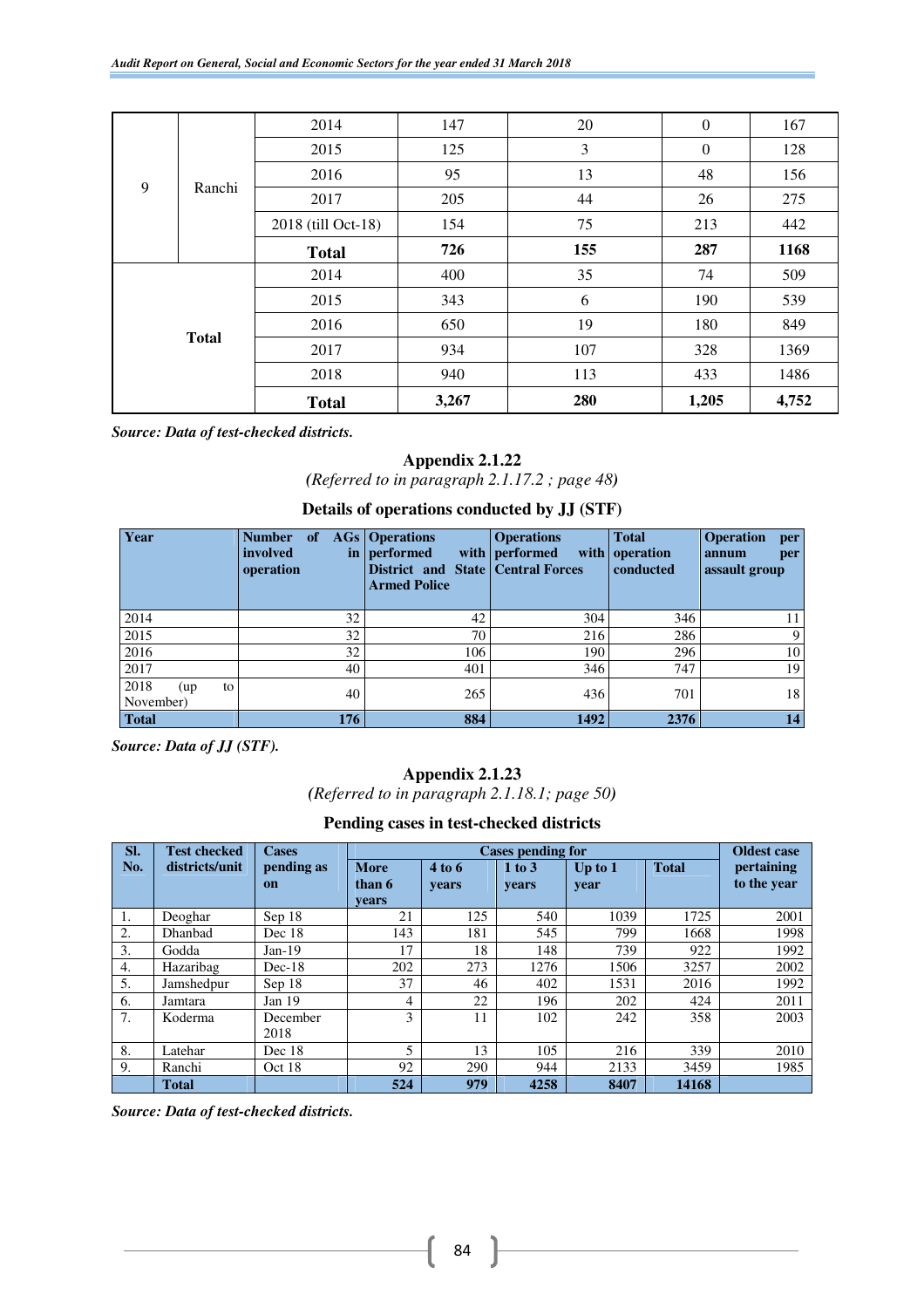# **Appendix 2.1.24**  *(Referred to in paragraph: 2.1.18.2; page 50)*  **Sanctioned strength and person-in-position in district level CCPSs**

|                |                     | each                                            | <b>Jamtara</b> |            |                | <b>Deoghar</b> | <b>Giridih</b> |                | <b>Dhanbad</b>           |            |                | <b>Jamshedpur</b> | Palamu     |                |              | <b>Total</b> |             |
|----------------|---------------------|-------------------------------------------------|----------------|------------|----------------|----------------|----------------|----------------|--------------------------|------------|----------------|-------------------|------------|----------------|--------------|--------------|-------------|
| SI.<br>no.     | Post                | Sanctioned<br>CPSs<br>$\sigma$<br>strength<br>Õ | Ê              | Shortage   | 白              | Shortage       | Ê              | Shortage       | E                        | Shortage   | <b>E</b>       | Shortage          | 白          | Shortage       | $\mathbf{S}$ | E            | Shortage    |
| 1              | Inspector           | $\mathcal{I}$                                   | 5              | 2          | $\overline{ }$ | $\Omega$       | 4              | 3              | 1                        | 6          | 3              | 4                 | 2          | 5              | 42           | 22           | 20          |
| $\overline{2}$ | <b>SI</b>           | 3                                               | $\Omega$       | 3          | 2              |                | 3              | $\overline{0}$ | $\mathbf{0}$             | 3          |                | 2                 | 5          | $-2$           | 18           | 11           | 7           |
| 3              | <b>ASI</b>          | $\theta$                                        | $\theta$       | $\Omega$   |                | $-1$           |                | $\overline{0}$ | $\mathbf{0}$             | 0          | $\overline{0}$ | $\theta$          | $\theta$   | $\theta$       | $\bf{0}$     | 1            | $-1$        |
| $\overline{4}$ | Havildar            | 3                                               | $\theta$       | 3          | $\Omega$       | 3              |                | 3              | $\theta$                 | 3          | 0              | 3                 | 0          | 3              | 18           | $\bf{0}$     | 18          |
| 5              | Constable           | 12                                              | 7              | 5          |                | 11             | 7              | 5              | 3                        | 9          | 5              | $\mathcal{I}$     | 8          | $\overline{4}$ | 72           | 31           | 41          |
| 6              | Driver<br>Constable | 3                                               | $\Omega$       | 3          | $\Omega$       | 3              |                | 3              | $\theta$                 | 3          | $\theta$       | 3                 |            | $\overline{2}$ | 18           | 1            | 17          |
|                | <b>Total</b>        | 28                                              | 12<br>(43)     | 16<br>(57) | 11<br>(39)     | 17<br>(61)     | 14<br>(50)     | 14<br>(50)     | $\boldsymbol{4}$<br>(14) | 24<br>(86) | 9<br>(32)      | 19<br>(68)        | 16<br>(57) | 12<br>(43)     | 168          | 66<br>(39)   | 102<br>(61) |

*Source: Information furnished by the Department.*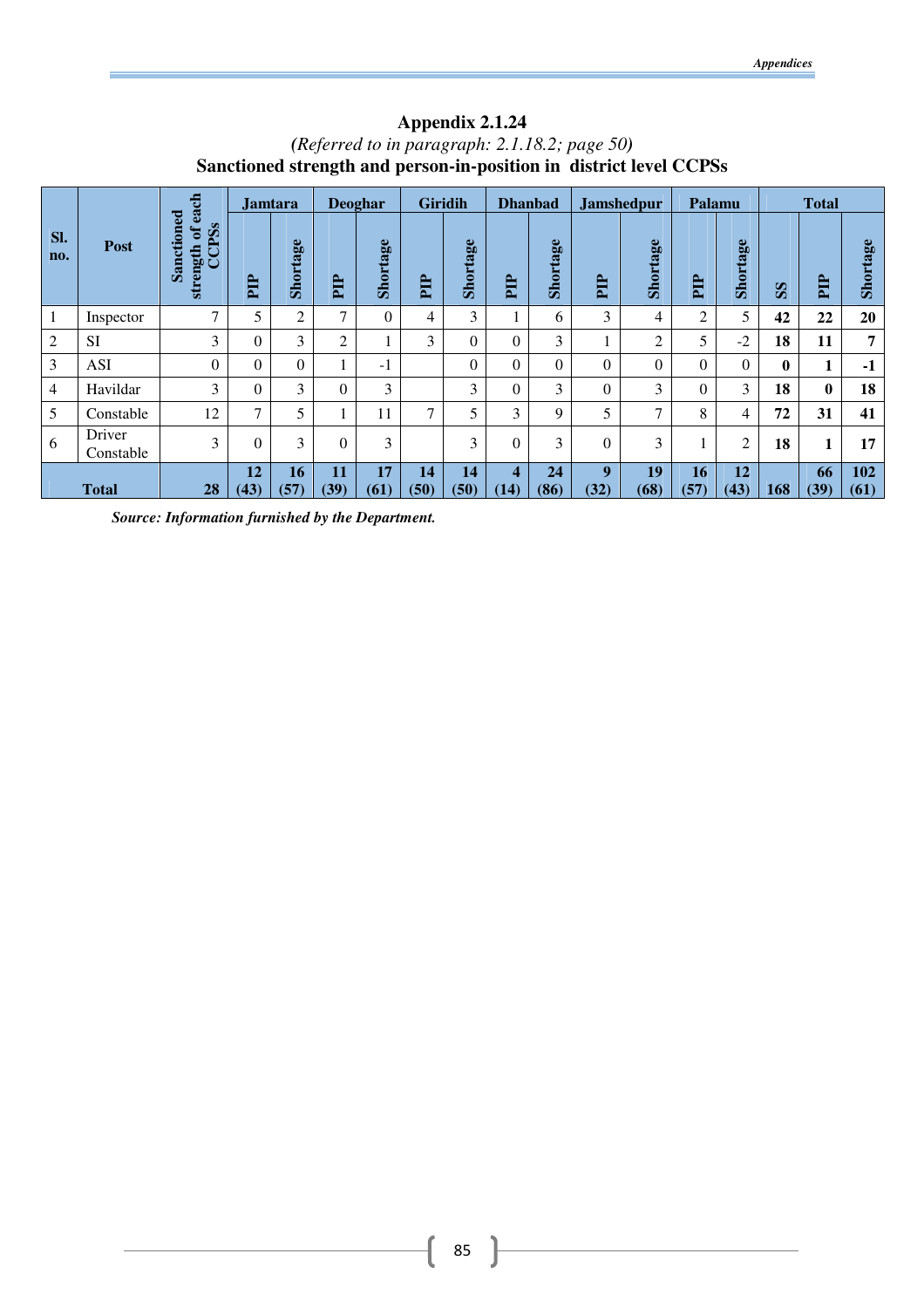# **Appendix-3.1.1**  *(Referred to in paragraph: 3.1.1; page 56)*

**Details showing excess and less supply of desk-cum-benches against enrolment of students in the 22 test-checked schools** 

|                |                                                                            | <b>Information obtained</b>               |                                           |                                       | <b>Results of physical verification in June 2019</b> |                                             |                                                |                                       |                             |                                                               |
|----------------|----------------------------------------------------------------------------|-------------------------------------------|-------------------------------------------|---------------------------------------|------------------------------------------------------|---------------------------------------------|------------------------------------------------|---------------------------------------|-----------------------------|---------------------------------------------------------------|
| Sl.No.         | Name of the school                                                         | <b>Total</b><br>enrolments<br>$(2014-15)$ | <b>Total desk-</b><br>cum-bench<br>needed | No. of desk-<br>cum-bench<br>provided | Excess/<br><b>Shortfall</b>                          | <b>Present</b><br>enrolments<br>$(2019-20)$ | <b>Present</b><br><b>Need of</b><br><b>DBs</b> | No. of DBs<br>available<br>at present | Excess/<br><b>Shortfall</b> | <b>Remarks</b>                                                |
| A              | $\bf{B}$                                                                   | $\mathbf C$                               | D                                         | E                                     | $\mathbf{F}$                                         | G                                           | H                                              | G.                                    |                             |                                                               |
|                | +2 High School, Majhgaon                                                   | 1445                                      | 723                                       | 216                                   | $-507$                                               | 746                                         | 373                                            | 216                                   | $-157$                      |                                                               |
| $\overline{2}$ | +2 Zila School, Chaibasa                                                   | 1411                                      | 706                                       | 216                                   | $-490$                                               | 1707                                        | 854                                            | 216                                   | $-638$                      |                                                               |
| 3              | State Sponsored +2 High School, Tonto                                      | 721                                       | 361                                       | 216                                   | $-145$                                               | 347                                         | 174                                            | 216                                   | 42                          |                                                               |
| $\overline{4}$ | Upgraded High School, Ulihatu                                              | 646                                       | 323                                       | 216                                   | $-107$                                               | <b>NA</b>                                   |                                                | <b>NA</b>                             |                             |                                                               |
|                |                                                                            |                                           | Subtotal-I                                |                                       | $-1249$                                              |                                             |                                                |                                       | $-753$                      |                                                               |
| 5              | K.G.B.V., Tonto                                                            | 390                                       | 195                                       | 216                                   | 21                                                   | 495                                         | 248                                            | 216                                   | $-32$                       |                                                               |
| 6              | K.G.B.V., Jhinkpani                                                        | 384                                       | 192                                       | 216                                   | 24                                                   | 482                                         | 241                                            | 216                                   | $-25$                       |                                                               |
| 7              | K.G.B.V., Khuntpani                                                        | 370                                       | 185                                       | 216                                   | 31                                                   | 280                                         | 140                                            | 216                                   | 76                          |                                                               |
| 8              | Project High School, Jhilaruwan                                            | 368                                       | 184                                       | 216                                   | 32                                                   | 448                                         | 224                                            | 216                                   | $-8$                        |                                                               |
| 9              | KGBV, Majhgaon                                                             | 350                                       | 175                                       | 216                                   | 41                                                   | 294                                         | 147                                            | 216                                   | 69                          |                                                               |
| 10             | U.H.S. Jate Lodhi                                                          | 346                                       | 173                                       | 216                                   | 43                                                   |                                             | $\theta$                                       |                                       | $\Omega$                    |                                                               |
| 11             | Upgraded High School, Tartariya                                            | 280                                       | 140                                       | 216                                   | 76                                                   | 164                                         | 82                                             | 216                                   | 134                         |                                                               |
| 12             | Kasturba Gandhi Girls School, Sadar Chaibasa                               | 264                                       | 132                                       | 216                                   | 84                                                   | 276                                         | 138                                            | 216                                   | 78                          |                                                               |
| 13             | Upgraded High School, Krishnagarh                                          | 244                                       | 122                                       | 216                                   | 94                                                   |                                             | $\theta$                                       |                                       | $\Omega$                    |                                                               |
| 14             | Project Girls High School, Sonuwan                                         | 223                                       | 112                                       | 216                                   | 104                                                  | 54                                          | 27                                             | 166                                   | 139                         | 50 nos. of desks cum<br>bench transferred to<br>other schools |
| 15             | Project High School, Ghodabandha                                           | 180                                       | 90                                        | 216                                   | 126                                                  | 134                                         | 67                                             | 216                                   | 149                         |                                                               |
| 16             | Project High School, Serengda                                              | 170                                       | 85                                        | 216                                   | 131                                                  | $\overline{50}$                             | $\overline{25}$                                | 216                                   | 191                         |                                                               |
| 17             | K.G.B.V., Hatgamariya                                                      | 150                                       | 75                                        | 216                                   | 141                                                  |                                             | $\theta$                                       |                                       | $\Omega$                    |                                                               |
| 18             | Upgraded High School, Narsanda                                             | 136                                       | 68                                        | 216                                   | 148                                                  | 496                                         | 248                                            | 216                                   | $-32$                       |                                                               |
| 19             | Project Girls High School, Khediyatangar                                   | 113                                       | 57                                        | 216                                   | 159                                                  | 91                                          | 46                                             | 191                                   | 145                         | 25 nos of Desk cum<br>Bench were broken                       |
| 20             | Project Girls High School, Kotgarh                                         | 111                                       | 56                                        | 216                                   | 160                                                  | 75                                          | 38                                             | 106                                   | 68                          | 110 no. of desks cum<br>bench transferred to<br>other schools |
| 21             | Project Girls High School, Jamdih                                          | 87                                        | 44                                        | 216                                   | 172                                                  | 72                                          | 36                                             | 116                                   | 80                          | 100 no. of desks cum<br>bench transferred to<br>other school  |
| 22             | Project Girls High School, Padsa                                           | 75                                        | 38                                        | 216                                   | 178                                                  | 92                                          | 46                                             | 101                                   | 55                          | 115 no. of desks cum<br>bench transferred to<br>other schools |
|                |                                                                            | 1765                                      |                                           |                                       |                                                      | 1087                                        |                                                |                                       |                             |                                                               |
|                | Overall Excess/Shortage (even if adjustment with deficit schools are made) | 516                                       |                                           |                                       |                                                      | 334                                         |                                                |                                       |                             |                                                               |